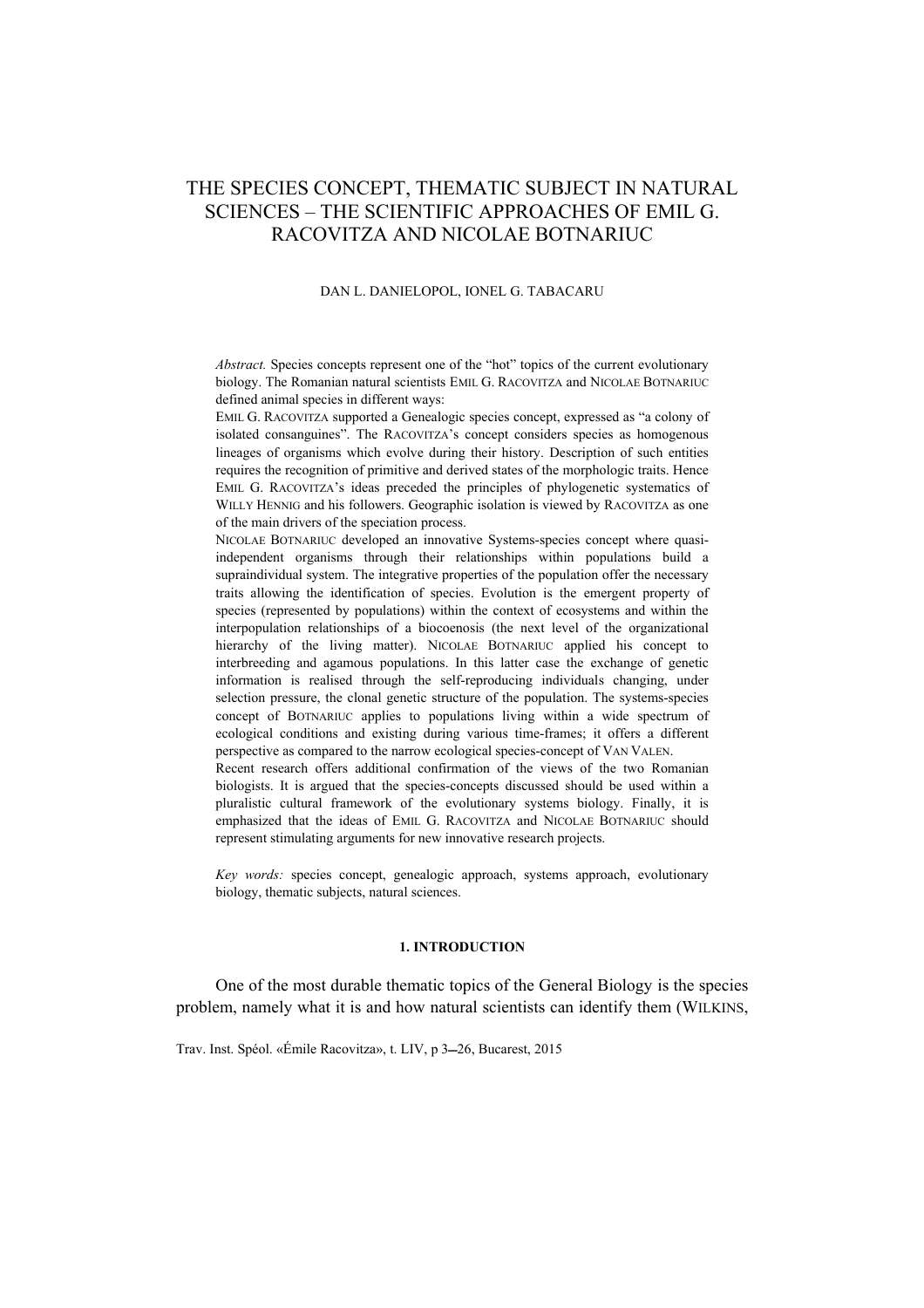2009). The thematic topic is a concept introduced by GERALD HOLTON (*e.g.* "Science and its burdens", 1986) in order to underlay the importance of ideas which persisted for generations within the cultural preoccupations of scientists. HOLTON (1986, p. 174) compared metaphorically this concept with "the old melodies to which each generation writes its new words". Moreover, there is a human predilection for identifying natural kinds and ordering them. Within natural sciences identifying, ordering and naming living beings is the domain of the taxonomy. Apparently, defining and identifying species are easy activities given enough expertise. The history of science shows exactly the opposite, plenty of debates arising around the ontological and epistemological aspects of the species concepts (WILKINS, 2009). The perception of the importance as cultural value of the species identification was repeatedly underlined by both scientists and laymen. Two examples, one offered by the historian of art ANDREI PLEŞU (2003), the other by the palaeontologist STEVEN JAY GOULD (2000) are presented in an annex to our text  $(cf. S1 - S2)$ . For the present contribution we want to document how two leading Romanian natural scientists, EMIL G. RACOVITZA (1868 – 1947) and NICOLAE BOTNARIUC (1915 – 2011) at two different historical moments, using different scientific traditions, proposed alternative views on what species are and how they change. EMIL G. RACOVITZA offers us a view on the generation and existence of species that we will categorize as Genealogical Concept. It was developed at the beginning of the  $20<sup>th</sup>$  century under the impact of neo-Lamarckian ideas that he and his colleague RENÉ JEANNEL adopted during their research activities, especially those dealing with biospeological studies (CODREANU, 1970).

NICOLAE BOTNARIUC, a convinced adept of neo-Darwinian ideas, developed his concept of species during the second part of  $20<sup>th</sup>$  century within the impact of the general system theory of LUDVIG VON BERTALANFY (BOTNARIUC, 1992b, 2003a, 2003b). We will term his approach a Systems-species Concept.

The initial motivation of this essay was the invitation to deliver a talk to the symposium organized in memoriam Academician NICOLAE BOTNARIUC, at the centennial of his birthday, by the Romanian Academy, in Bucharest, March  $12<sup>th</sup>$ 2015 (*cf.* reports in the March 2015 issue of the 'Academica' journal for this event). We chose this topic because both "heroes" of our talk, EMIL G. RACOVITZA and NICOLAE BOTNARIUC, were not only leading personalities of Romanian biology, but also they taught university level courses of general biology for extended periods of time. RACOVITZA, helped by his assistants at the Institute of Speology, RENÉ JEANNEL and RADU CODREANU, offered the first course on this topic in Romania, at the University of Cluj. Starting at the beginning of 1924 this course existed until 1945 with short interruptions. NICOLAE BOTNARIUC offered the same course-subject to generations of students at the University of Bucharest, from 1948, until his official retirement in 1983.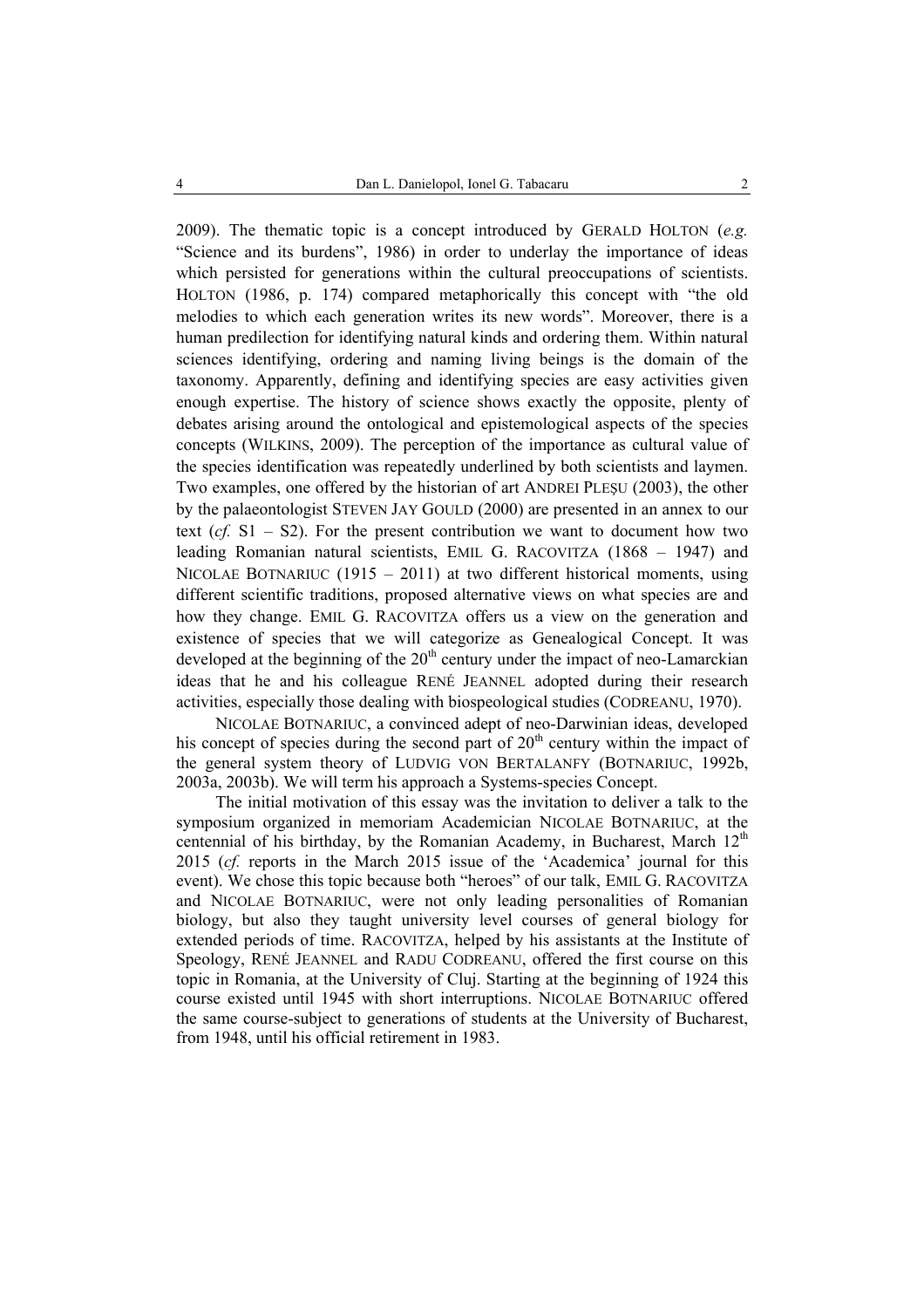Interesting enough both naturalists considered the species concept a key element within the evolutionary theory and the process of speciation as a property of organismic populations. Moreover those naturalists perceived an intellectual crisis related to the theory of evolution, in the case of RACOVITZA the crisis appeared at the beginning of  $20<sup>th</sup>$  century (RACOVITZA, 1912) and for BOTNARIUC at the end of the  $20^{th}$  century (BOTNARIUC, 1992a, 1992b).

Coming back to the conceptual way to approach the species problem one could follow LEWIN (1981) who distinguish three major domains of inquiry: (1) the ontological, (2) the epistemological, and (3) the taxonomical one. From an ontological point of view, species are evolvable supraindividual entities; they are natural kinds. In this latter case, following LEWIN (1981), individual organisms which build this entity should express their capacity to perceive the membership to the group (population) to whom they belong. The way we delineate species belongs to the epistemology domain. Finally, a species is a taxon, namely a group of organisms with a given name; we are touching here the domain of taxonomy.

EMIL G. RACOVITZA and NICOLAE BOTNARIUC offer us two interesting perspectives related to the species problem that we will below review, *i.e.* the information pertaining RACOVITZA-views organized by IONEL G. TABACARU (I. G. T.) and DAN L. DANIELOPOL (D. L. D.), those of BOTNARIUC synthesised by D. L. D. We will discuss the actuality of the two species concepts with examples taken from recent scientific research on subterranean and/or surface water biota, others coming *inter alia* from research done within projects where in some way also students from the laboratory of one of us (D. L. D.) at the Limnological Institute of the Austrian Academy of Sciences, in Mondsee were involved. Finally we will mention also the contribution of young Romanian biologists working on closely related topics in Romania and/or abroad.

#### **2. THE SPECIES CONCEPT OF EMIL G. RACOVITZA**

The Romanian zoologist EMIL G. RACOVITZA exploring in 1904 an anchialine cave, Cueva del Drach, in the Mediterranean Island Mallorca, noted the scientific interest of subterranean fauna. RACOVITZA specialised in the terrestrial and aquatic isopods, crustaceans which occur frequently in caves. Some years later (1907) RACOVITZA published a remarkable review of the scientific information related to the subterranean domain, "Essai sur les problèmes biospéologiques". Here he proposed a whole research programme within which careful descriptions of the troglobites within "monographs of small groups doing systematic revisions, studying their affinities, their origins, their biology etc. in order to have solid basis for determining their speleological histor*y*" (RACOVITZA 1907, p. 381, in the 2006 edition, p. 133). The interest for a careful description of species and their phylogenetic and biogeographic affinities is mentioned again in his studies on crustacean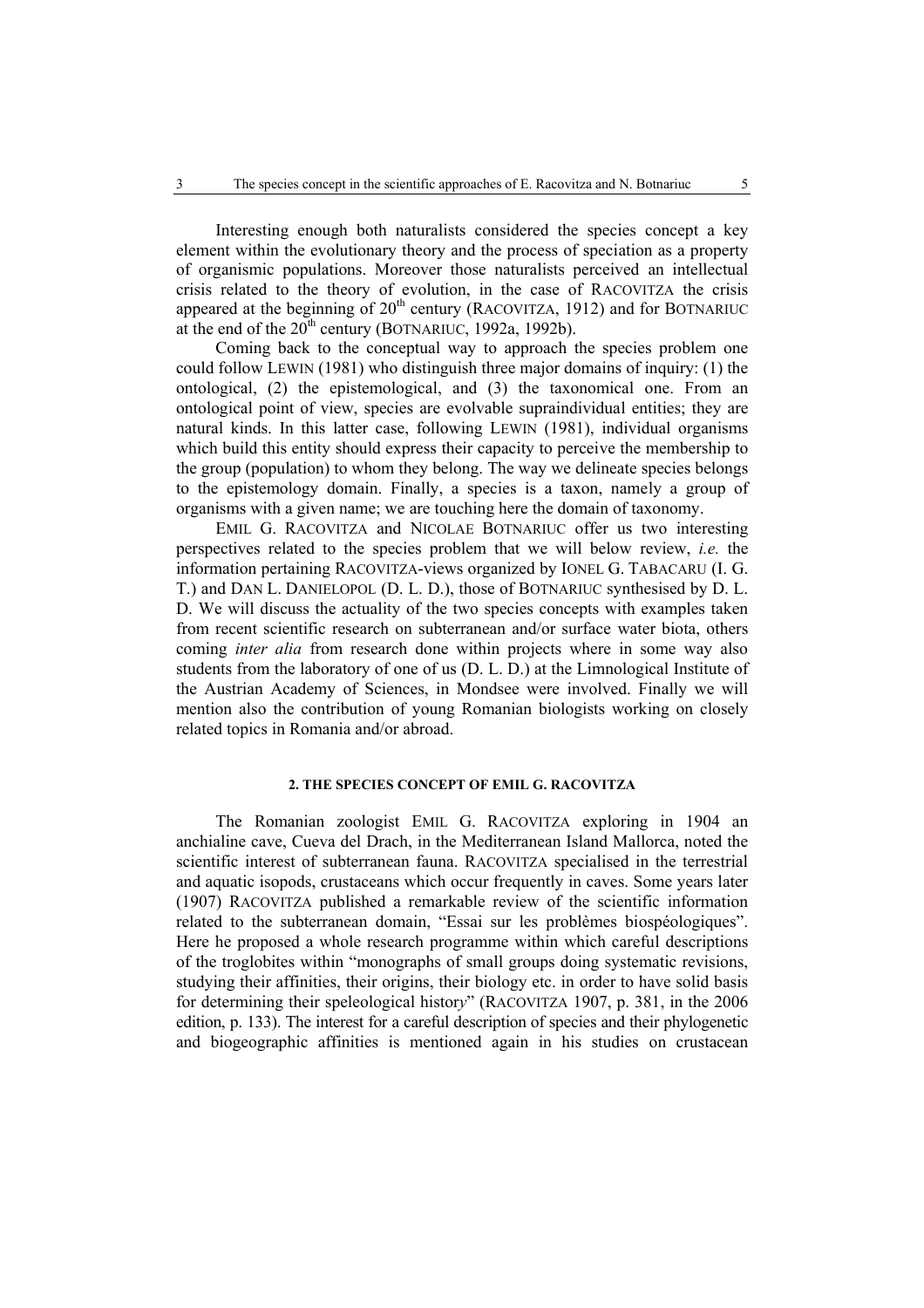isopods (*e.g.* RACOVITZA, 1912). In this latter study on the subterranean cirolanid isopods the problem of the species is discussed in more details. For RACOVITZA a species is "an isolated colony of consanguines" which evolves. It means that the members (individuals) of a species should have a relationship by descent from the same ancestor. From an epistemological point of view, RACOVITZA defines species as "animal lineage". Additionally, the species is the focal taxonomic unity, which receives also a name, within the systematics of the animal groups under study. The mission of taxonomists is to reconstruct the history of homogenous animal lineages, it means of closely related species (see similar argumentation also in RACOVITZA, 1923, 1926, and more recently, 1993 in the "Glose Biologice" (Biologic Glosses), an unpublished manuscript, written sometimes between 1935 and 1946. The manuscript was discovered and published by Dr. GHEORGHE RACOVITĂ. In the annex to our presentation we present excerpts of some of these statements (*cf.* S3 – S7).

In the conception of RACOVITZA (1912) animal species originate mainly by isolation of animal populations. This can be by spatial (*e.g.* geographic sites) or by physiological and/or behavieoral processes (*e.g.* sexual isolation). The idea of a geographic isolation was adopted by RACOVITZA and his colleague RENÉ JEANNEL from the publications of the German biogeographer MORITZ WAGNER (JEANNEL, 1930 p. 127).

From an epistemological point of view the species definition of RACOVITZA can be considered a Genealogical concept, with the meaning of "the smallest monophyletic lineage" (*cf.* BROTHERS, 1985 p. 38; LUCKOW, 1995, p. 589 for such a definition). The species has an origin and its individuals by reproduction help to perpetuate populations during generations, in other words the species has its own life until it becomes extinct. This succession in time of populations gives the temporal (historic) dimension, a characteristic that for RACOVITZA represents a fundamental property of species (RACOVITZA, 1926). Therefore, to the species as an entity with momentary morphologic traits and biogeographic distribution one has to add its historic dimension (RACOVITZA, 1926, p 49). From here it is proposed to consider genealogic species as "homogenous lineage" or to give up to the name of species and to adopt those of "lineage" as a biologic "unit". In order to better define such homogenous lineages RACOVITZA (1926, p 49) suggested the study of their characteristics by comparing step by step in time and space the morphological and biological changes of various populations (see excerpt S5b in the annex to our presentation).

The adoption of the "lineage" concept for current taxonomic research was considered by RACOVITZA especially useful for evolutionary research and for phylogenetic reconstructions (RACOVITZA, 1927 and 1928, in the Forewords to the 2<sup>nd</sup> and 3<sup>rd</sup> volumes of the "Lucrările Institutului de Speologie din Cluj").

We have to note that RACOVITZA used the term of "lineage" in two different ways. In his 1912 Cirolanidae monograph as well as in the 1926 report, where he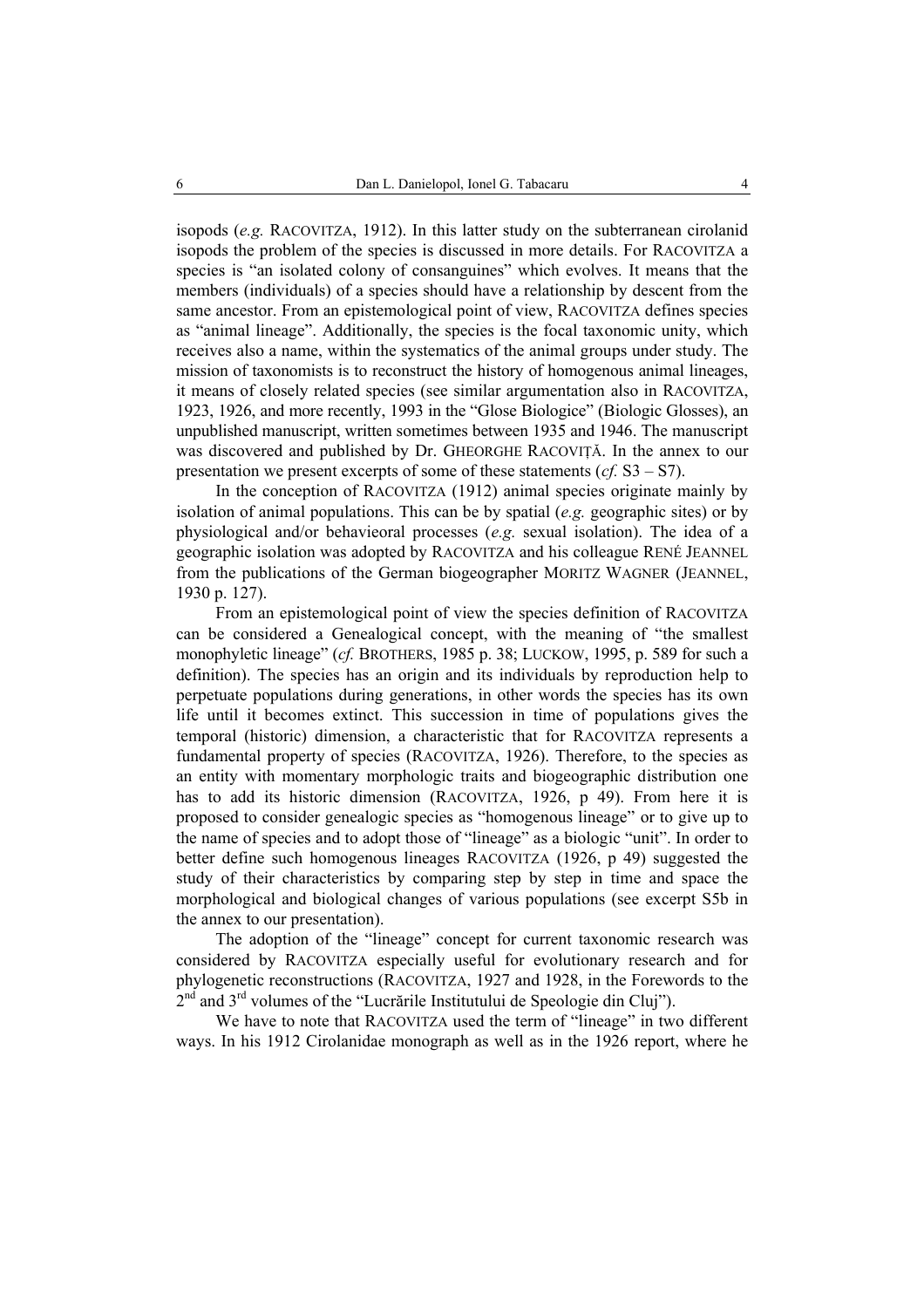presents the research programme of the "Biospeologica", the species with its time dimension is equivalent with the Simpson's Evolutionary Species concept "An evolutionary species is a lineage (an ancestral-descendent sequence of populations) evolving separately from others and with its own unitary evolutionary role and tendencies*.*" (SIMPSON, 1961, p. 153). This similarity was first noted by VANDEL (1952). In terms of ELDREDGE-views (1985) the RACOVITZA-lineage is the equivalent to monophyletic species. RACOVITZA (1926, p 49) speaks also from the necessary elaboration of phylogenies for animal groups using comparative morphology and this can be done only within "homogenous lineages". In this case ELDREDGE and GRENE (1992, p. 104) describe "monophyletic taxa" as "genealogic strings of species". The two authors defined such monophyletic taxa as "phylogenetically linked series of species sharing one or more organismic features that serve to mark a particular lineage." JEANNEL (1930, p. 40) call such monophyletic taxa "a bundle of elementary lineages" or "phyletic branches".

TABACARU & DANIELOPOL (2011) pointed out that RACOVITZA is the forerunner for the evolutionary and phylogenetic species concept, as developed by WILLY HENNIG (1950). This is due because RACOVITZA's concept considers species as homogenous lineages of organisms which evolve during their history. Description of such entities requests the recognition of primitive and derived states of the morphologic traits. The concept of "phyletic branches" (see JEANNEL op. cit.) is the equivalent of the "clade" as used by de QUEIROZ (1999, 2005).

VANDEL (1952) noted also that the species concept of RACOVITZA based on sexual and geographic isolation preceded the classic biological species definition of MAYR (1942), this latter definition being, following VANDEL (op. cit.), surprisingly similar to those of RACOVITZA. We have to point out also that RACOVITZA considered the species, from the ontological point of view, as a natural (real) entity, of fundamental importance for organismic evolution (RACOVITZA, 1923, 1926, 1993, here S6).

RACOVITZA criticised the specialists who admitted the importance of the individual organisms against the idea that species are real evolutionary units, represented by populations of organisms (*cf.* RACOVITZA, 1993, p. 307). There are various deniers of species as real entity (*cf.* WILKINS, 2009). As an example, J. B. S. HALDANE (1956, p. 95) expressed vividly his doubt to the existence of species as natural kinds: "I object to the term Species Concept which I think is misleading… A species in my opinion is a name given to a group of organisms for convenience, and indeed of necessity" (quoted from WILKINS, 2009, p. 222).

RACOVITZA has the merit to have argued for treating species descriptions within an integrative way, an idea that finds today amply interest (*cf.* RACOVITZA, 1920, p. 63 and here S7; DAYRAT, 2005).

Finally, we have to point out that RACOVITZA's idea to use the "Lineage" as taxon-name (in Romanian "Spiţa") instead of the classic term Species (*cf.* RACOVITZA, 1926, report on "Biospeologica"; see also excerpt S5b in the annex to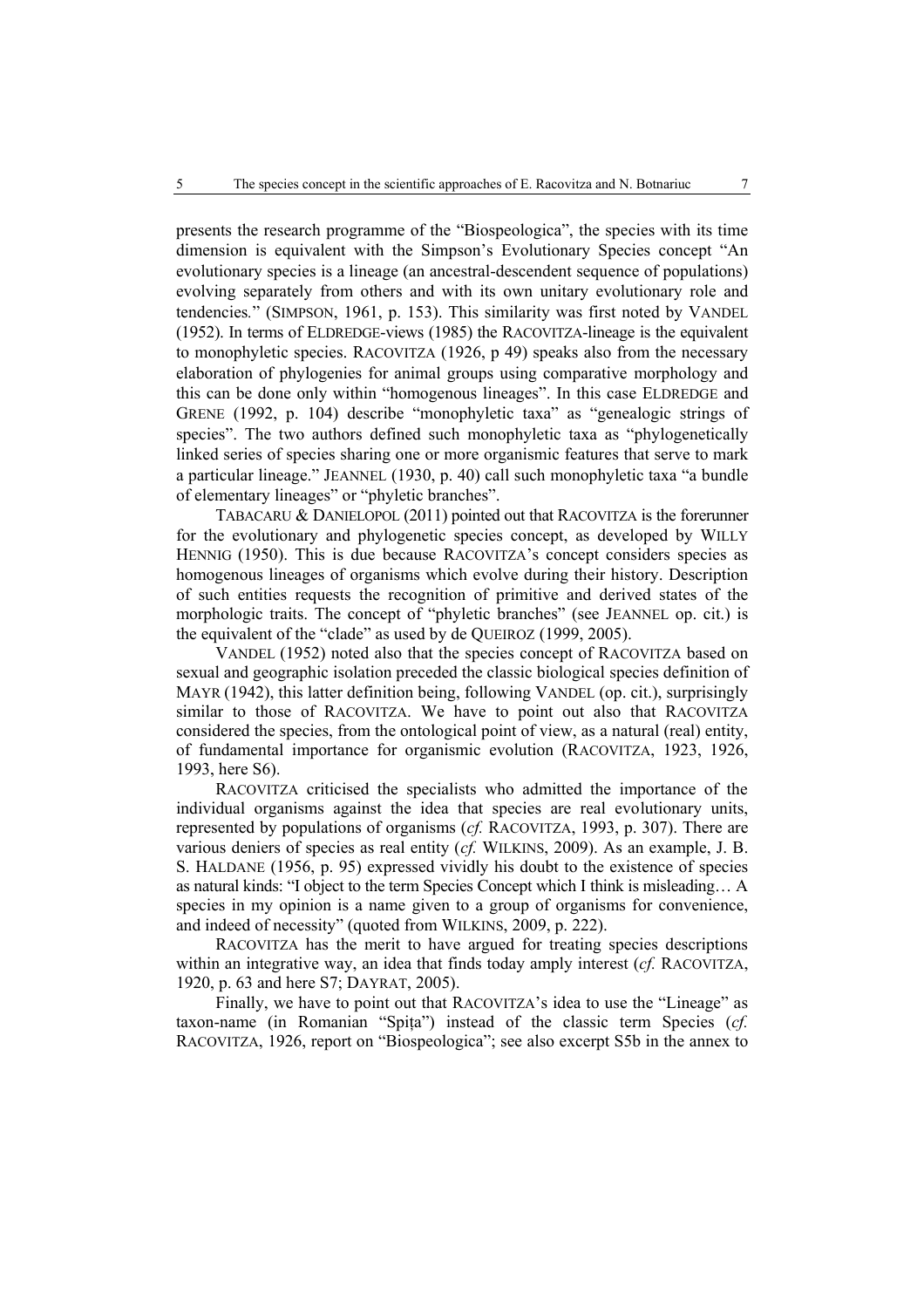our presentation) should be integrated within the modern debates on species concepts (*cf.* WILKINS, 2009).

#### **3. THE SPECIES CONCEPT OF NICOLAE BOTNARIUC**

As a zoologist NICOLAE BOTNARIUC is well known for his studies on crustacean Phyllopoda. His doctorate thesis published 1947 focused on Diplostraca, clam shrimps. Later BOTNARIUC and his colleague TRAIAN ORGHIDAN published the monographic volume "Phyllopoda" in the series "Fauna Republicii Populare Romîne" (1953). Moreover, BOTNARIUC became also an expert on chironomids (Insecta). In his study on the astatic ponds in the Romanian Plain, near Bucharest, BOTNARIUC (1953) described the seasonal dynamic changes of the crustacean populations, where species belonging to Phyllopoda, Cladocera, Copepoda and Ostracoda, displayed alternative peaks of population abundances. BOTNARIUC explained this dynamics as a result of complex reactions of species within temporary ecosystems, namely as result to chemical excreta released by some of these crustacean species as well as to the hydrological dynamics of the water bodies. Due to the interest for ecological relationships leading to the structuring of an ecological system BOTNARIUC came in contact with the ideas of LUDWIG VON BERTALANFY related to systems theory.

As a biologist, specialised in animal physiology, BERTALANFY (1932) offered a very compelling definition for what an organism is, and we quote it here, because it was very inspiring for BOTNARIUC's ideas.

"A living organism is a system consisting of a large number of different parts, organized in hierarchic order, in which a large number of processes are ordered in such a way that, through their continuous interactions within wide borders, with a continuous change of substances and energies, the system stays, even when disturbed from outside, in its own state, or it builds up that state, or these processes lead to the generation of similar systems*.*" (BERTALANFY 1932, p. 83, translation quoted from DRACK, 2015, p. 79). BERTALANFY (1950) noted that the biosphere is organised in a myriad of systems, each system being formed by a multitude of interconnected parts. Systems are whole units with emergent properties which differ from those of the component sub-units. In the conception of BERTALANFY (1950) systems are governed by laws of functioning which are largely isomorphic between the different sectors of activities. Moreover, series of systems form hierarchies following their degree of complexities. BERTALANFY (1960) synthesized his ideas in a general theory of systems for which he traced also the practical way to study them. For instance, hierarchies can be studied either bottom-up or top-down.

Additionally to the ideas of BERTALANFY, here briefly presented, BOTNARIUC took up ideas published by K. M. ZAVADSKI in the book "Theory of species" (1961, translated in Romanian 1963). ZAVADSKI enumerated the general traits of species and mentioned also that this taxon represents a system (ZAVADSKI,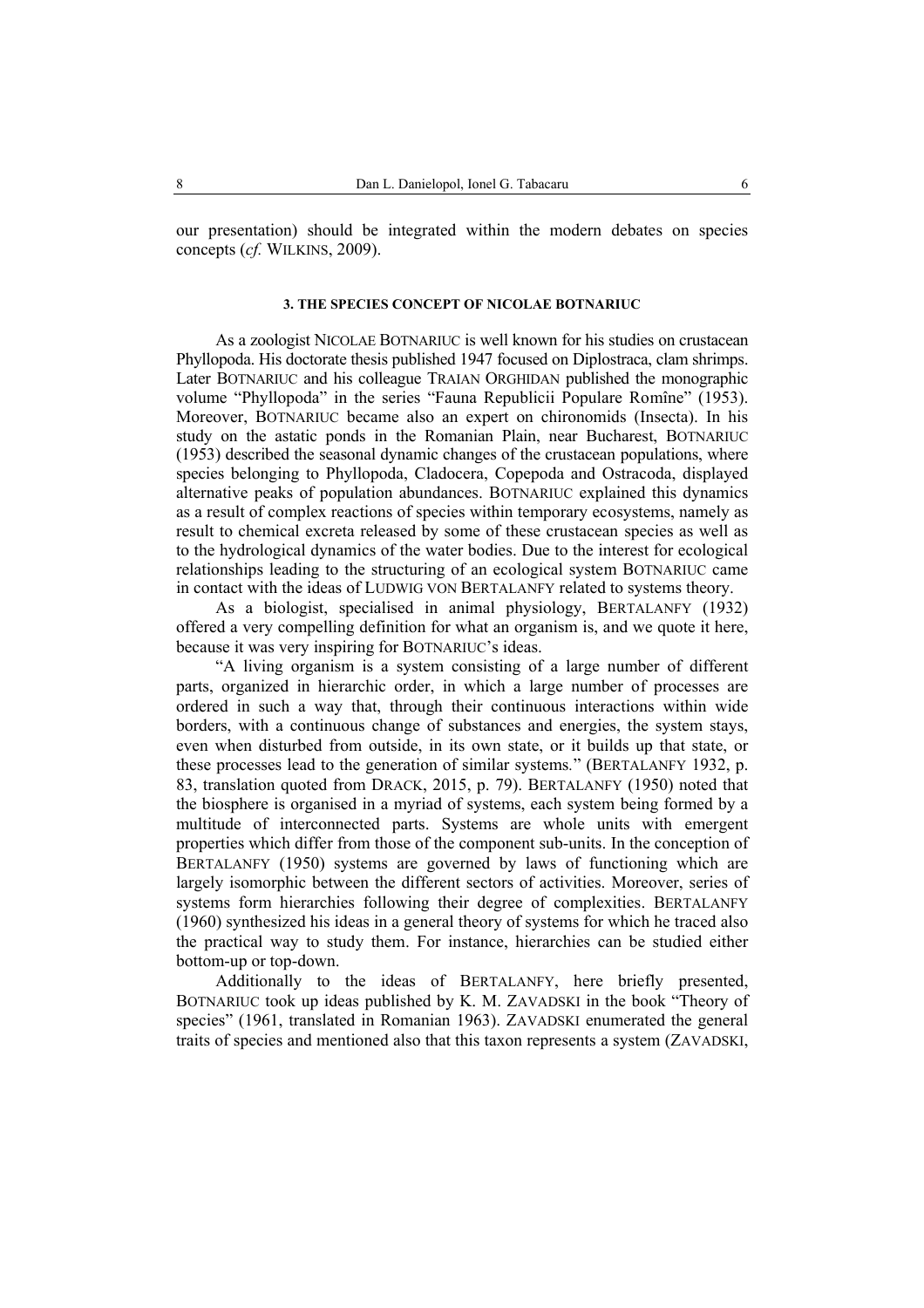1963, p. 136). However ZAVADSKI never developed thoroughly this idea. It is BOTNARIUC who took over the project and we find the subject fully treated in his book "Principles of general biology" (BOTNARIUC, 1967, pp. 93–143). BOTNARIUC shows that species are natural biological systems, represented by populations of interacting living organisms. This idea was expressed also by MAYR (1942, p. 119– 120): "the most important aspect of the biological species definition is that it uses no artificial criterion, but decides each case on the basis of whether certain organisms behave as if they were conspecific or not" (quoted after YODER *et al.,* 2005, p. 6587). However, the definition used by BOTNARIUC (1967, p. 226–227) for the species as systems entity, expressed by a population of individual organisms, integrates also elements of BERTALANFY's theory, e.g. the population is formed by autonomous individuals representing subsystem elements. Additionally, the species (population) is a wholeness entity with cybernetic properties and emergent organismic traits due to the action of external and internal selection pressures. These characteristics which are known in the case of populations with sexual reproduction and which form the basis for the Darwinian concept of "variational model of change" (*cf.* LEWONTIN, 2000) are visible also in populations with asexual reproduction. BOTNARIUC notes: "in agamous species the wholeness of populations is a result of the clonal polymorphism". Selection, "acts in the sense of elaboration and maintenance of the most advantageous clonal composition of the population" (BOTNARIUC, 1967, p. 227). This treatment of species as systems entity is interesting because it allows applying the definition for organisms with sexual and asexual reproduction.

One of the most important aspects of the species (population) is the way individuals within their relationships build an integrated system at the level of the whole population. BOTNARIUC (1967, p. 95) calls this aspect the integrality (meaning the wholeness) of the species as system (*cf*. S9). He offers *inter alia* an example that he previously studied, the case history of *Chironomus thummi*, where each of the four developmental stages displays different ways of life and support high mortalities due to fish predation. However the species completes its life cycle reaching the adult stage (*i.e.* it keeps its integrity) and the population remains at densities which allow to perpetuate its existence and to start a new cycle of development, hence avoiding extinction.

A system by definition has, as constituents, subsystem units. In the case of species, the population keeps its organisation through the cohesive activity of quasi-independent individual organisms. Therefore, BOTNARIUC repeatedly speaks of the species as a supraindividual system. This aspect is included in his crown book "The evolution of supraindividual biological systems" published, in its last version, in 2003 (BOTNARIUC, 2003a).

Populations have the capacity of self-regulating the density of individuals and BOTNARIUC (1967) offers compelling examples, like in the case of the green algae *Chlorella,* that regulate their upper cell densities through the emission of chemical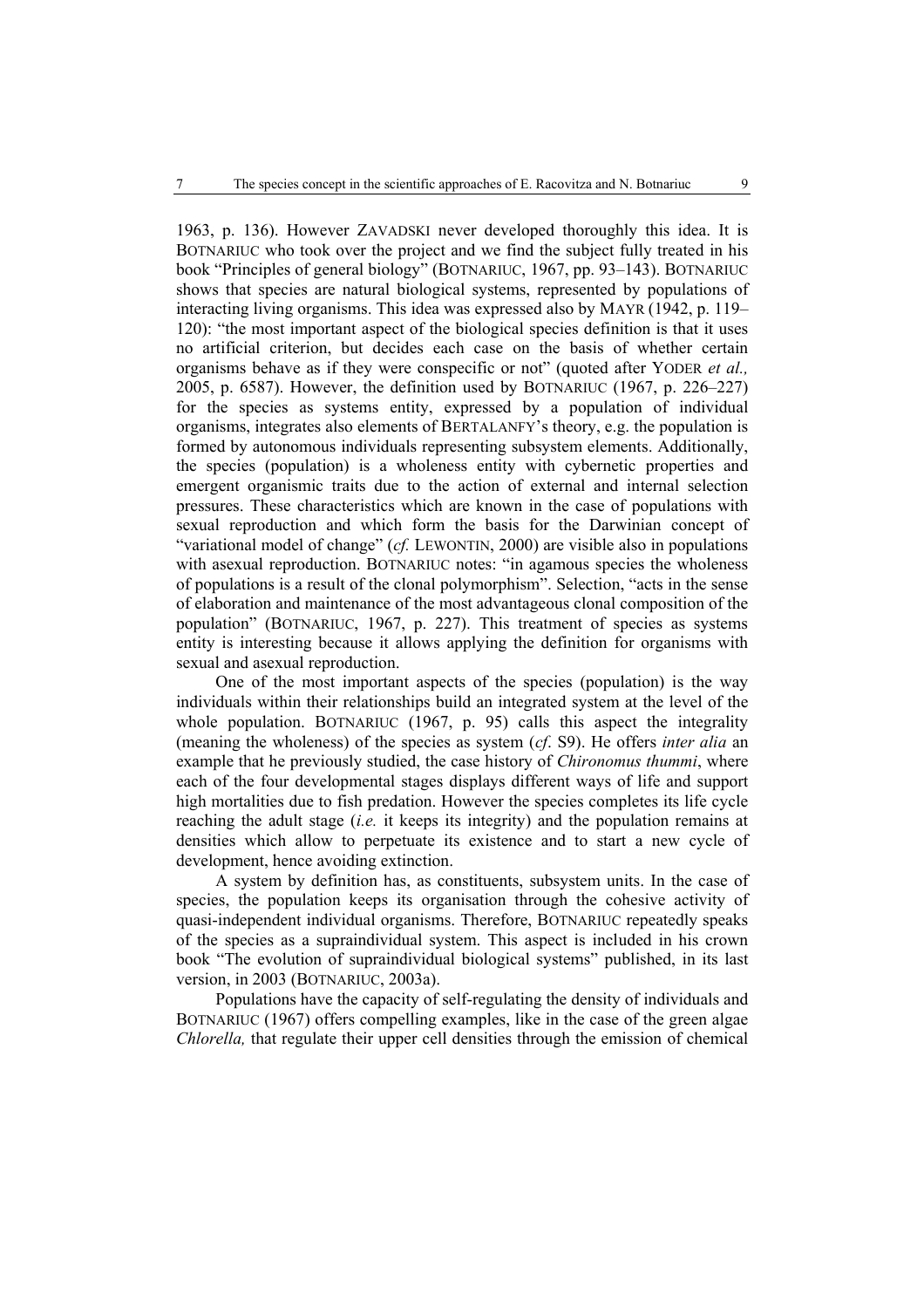inhibitors released in water. The integrality, or wholeness, of the species is realised through a process of natural selection acting on the population. This process has an adaptive role under natural conditions, namely keeping in dynamic state the population, integrated within its ecosystem.

The systems aspects of the species were discussed repeatedly by BOTNARIUC. In the lecture on the occasion of his election as member of the Romanian Academy (BOTNARIUC, 1992b), he emphasised that species, as populations, represent an elementary system able to exist autonomously. Through turnover of its individual organisms populations are able to perpetuate during undefined periods of time. The intrapopulation relationships determine the biologic profile of the species as an emergent trait. Populations are in a dynamic state; their changes depend on selection pressures occurring inside the system and among populations within the biocoenosis, this latter integrated in an ecosystem. The main functional role of species (as populations) within ecosystems is realised through their contribution to the transfer of matter and energy and to the exchange of information within the biocoenosis.

In his 1976 book "The systemic conception and method in general biology" BOTNARIUC offers an interesting view on the species as autonomous systems. Species within ecosystems are not only the object of natural selection but they can be also subjects which through their capacity to explore and/or to exploit their environment are able to transform their surroundings (BOTNARIUC, 1976, pp. 164– 166). In other words organisms, in populations, through their collective behaviour select and construct their niche.

An original idea proposed by BOTNARIUC (1976) is the way genetic information can be transmitted in agamospecies. DOBZHANSKY (1951) considered that only biological species (*i.e.* displaying sexual reproduction) are able to exchange genes and therefore build Mendelian populations. This is not the case with the uniparental (agamous) populations. This determined DOBZHANSKY (1951, p. 274) to refuse them the status of species equivalent to those existing for the bisexual populations. However, BOTNARIUC (1976, p. 209) suggested in the case of agamospecies that "the exchange of genetic information *among populations* may take place… through an exchange of-self-reproducing individuals, which would be able to alter the clonal genetic structure of the population, thereby opening the way for selection. The ensuring phenomenon could be termed *populational genetic recombination*".

Within his conceptual system of the organisation of the living matter BOTNARIUC (1985) proposed a triplet of hierarchic systems (*cf.* also BOTNARIUC, 1992a, 2003a, 2003b). The organismal subindividual structures build in the individual living system; they form a somatic hierarchy. From the individual level ongoing, supraindividual systems are arranged in a growing organizational hierarchy, with successive levels: population, biocoenosis, biome, and culminating with the whole biosphere. Moreover BOTNARIUC recognises a third hierarchic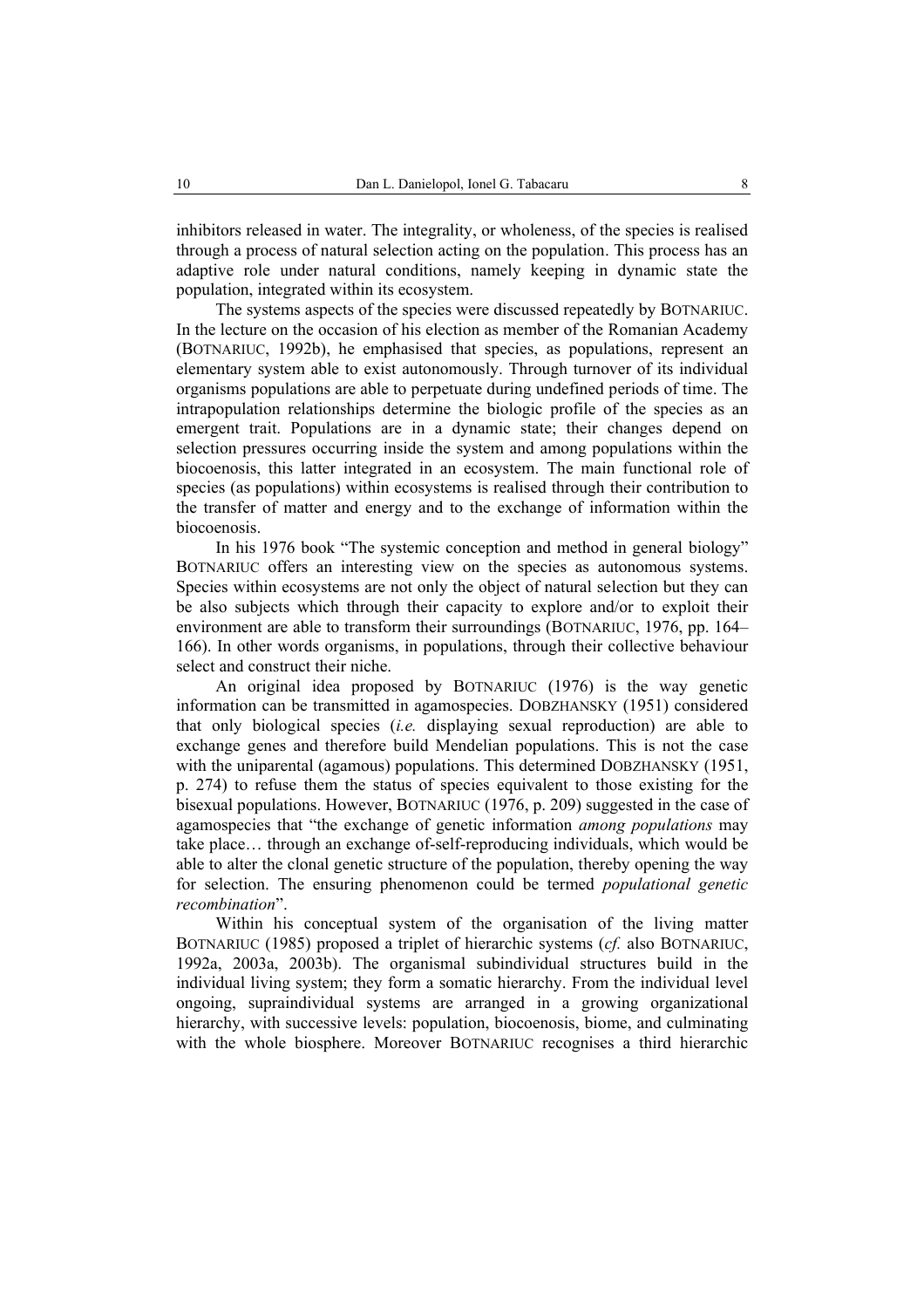system, named taxonomic hierarchy. This latter, like in the Linnean taxonomic system, covers successive ranked taxa, the species, the genus, the family, etc. For BOTNARIUC only the species represented by populations have the quality to evolve and hence they are part of the organizational hierarchy too. In other words, the species plays a dual role, it is taxon (a group of organisms receiving a given name, being a unit of classification) and as population (a unit of biological organization which evolves) belongs to the supraindividual organizational hierarchy. The other supraspecific taxa within the taxonomic hierarchy are additive categories which do not evolve but are important for keeping order with the richness of the supraindividual biological diversity. This idea is well expressed also by DUPRÉ (2001 p. 217) who notes: "it is important to impose order on the biological world…with a methodology that is pragmatic, pluralistic and sometimes frankly nominalist."

The whole diversity of living matter can be included within a general hierarchy (with three subhierarchies). The species (population) as system unit therefore has its place within the framework of the general hierarchic structure and can be studied either top-down or bottom-up within the hierarchy. DANIELOPOL  $\&$ CRISTESCU (2015) discussed recently the interest of this approach for modern research in systems biology. Species defined as living systems can be recognised as snap-shots within various time-frames of ecological arenas. The historicity of population within homogenous lineages is not a prerequisite factor for defining systems-species, as requested by the genealogic or phylogenetic species-concept discussed in the previous section.

Finally, we should note that the systems-species concept developed by BOTNARIUC, briefly presented here, passed practically unobserved. Much of the literature pertaining to species concepts deal with other categories of species like the biological species, the genealogical one, including evolutionary and phylogenetic approaches and/or with the ecological one (*cf. inter alia* de QUEIROZ, 2005; WILKINS, 2009). Below we will document the actuality of the systemsspecies concept, especially related to uniparental species. This latter aspect represents one of the original ideas of BOTNARIUC.

## **4. THE ACTUALITY OF THE TWO SPECIES CONCEPTS**

One of the pillars of the scientific method which applies to both empirical and theoretical research is the principle of corroboration of empirical data with statements made by theories. The Webster's New World Dictionary (edition 1976, p. 1475) defines the theory concept in several ways: "a speculative idea or plan as to something might be done; systematic statements of principles involved; a formulation of apparent relationships or underlying principles of certain observed phenomena which have been verified to some degree".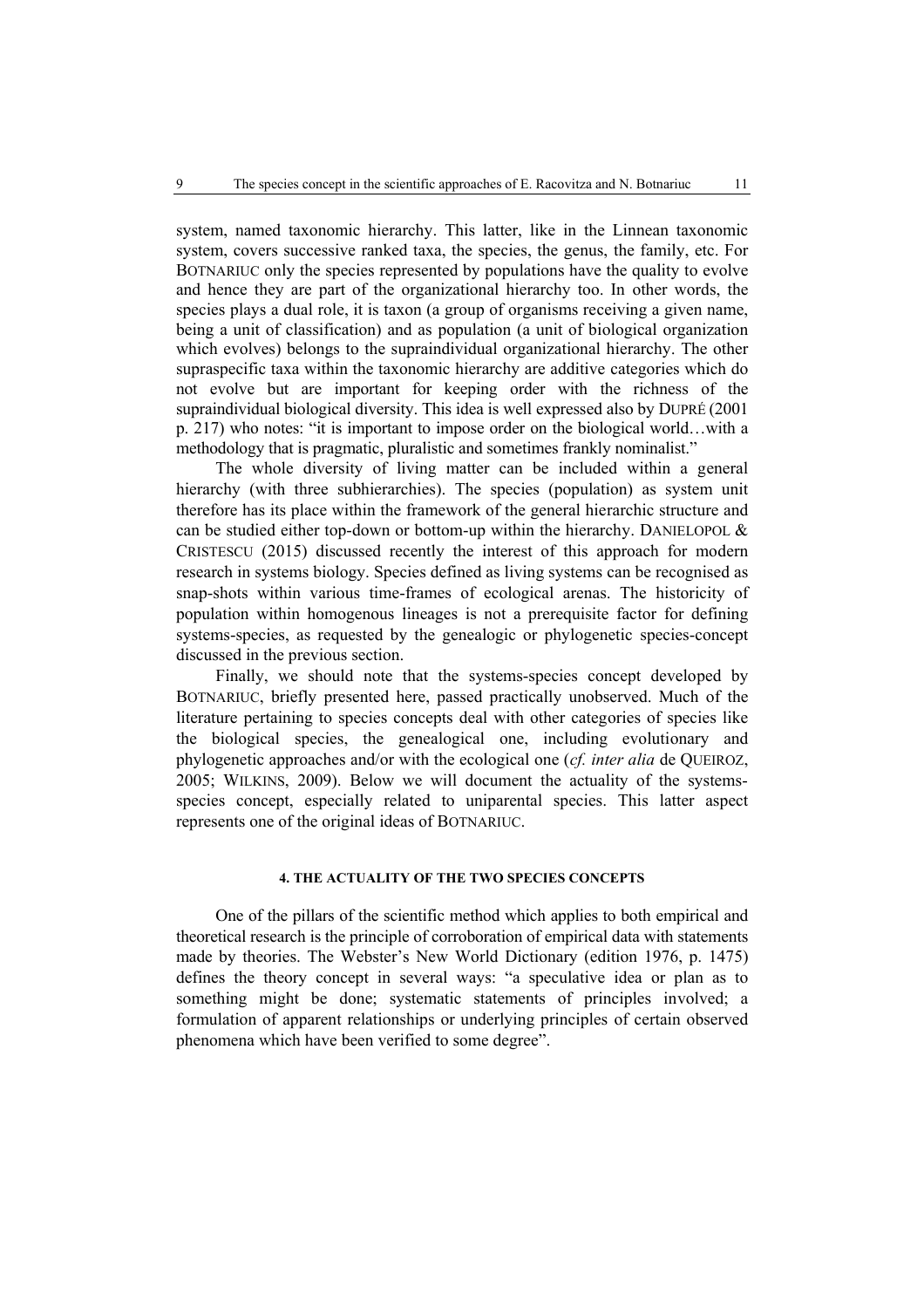The genealogic (lineage) concept of RACOVITZA and the species as systemsunit of BOTNARIUC (especially for the uniparental populations) appear to us as theoretical models were a part was developed from empirical observation and another part represents what it is sometimes called "rational intuition" (FLONTA, 1994, p. 94). Both species concepts are clearly defined but to allow them to become "Evidence" they need careful confirmation through additional corroborative data. In the case of a lack of corroboration there is the possibility to account for theory modification or replacement over time (*cf.* FLONTA, op. cit., and also MALATERRE discussion in O'MALLEY & KOONIN, 2011, p. 17).

Both, EMIL G. RACOVITZA and NICOLAE BOTNARIUC, argue that the species as population is the unit of evolution. However we know that the distribution in time and space of populations cannot be exactly evaluated and the population-level phenomena appear to investigators as a matter of degree (*cf.* GANNETT, 2003). This latter author considers that "population boundaries are not fixed but vary from one context of inquiry to another". Therefore, the subjective role of the observer describing aspects of populations has to be considered when we evaluate the theoretical models they present. It is important to see if we need additional confirmation and/or if necessary improvements to these evolutionary scenarios are requested. This epistemic approach was already recognised by RACOVITZA (1930) when he analysed JEANNEL's monographic study of the Trechini (Coleoptera). RACOVITZA (1930) considered that the interpretation of data presented by JEANNEL (1926 - 1930) corroborated only in part the species concept as "lineage". Therefore RACOVITZA suggested a rethinking of the scenario proposed by JEANNEL for the special case of the above mentioned insect group (see the exact quotation of RACOVITZA's opinion in the annex to our presentation, the S8 excerpt).

Below we present several studies which actualise and/or consolidate the ideas of both, EMIL G. RACOVITZA and NICOLAE BOTNARIUC.

## 4.1. THE SPECIATION OF THE HAWAIIAN CAVE PLANTHOPPERS (HEMIPTERA), ARGUMENTS FOR EMIL G. RACOVITZA'S IDEAS

Hawaiian lava tubes are formations that are recurrently generated. They are colonised by terrestrial arthropods which evolve toward troglobitic life. Their evolutionary process can be studied within this particular environment like a kind of replicate "natural experiment", where ecological conditions display low variability and can be assessed. It is the merit of FRANCIS G. HOWARTH and his collaborators to have developed evolutionary studies related to terrestrial arthropods living within this "special" subterranean environment (*cf.* HOWARTH, 1972; HOWARTH & HOCH, 2012; STONE *et al.* 2012).

Recently, WESSEL *et al.* (2013) reconstructed the species diversification of troglobitic insects belonging to *Oliarus polyphemus* species complex formed around the Kilauea Volcano. The insects studied belong to a monophyletic group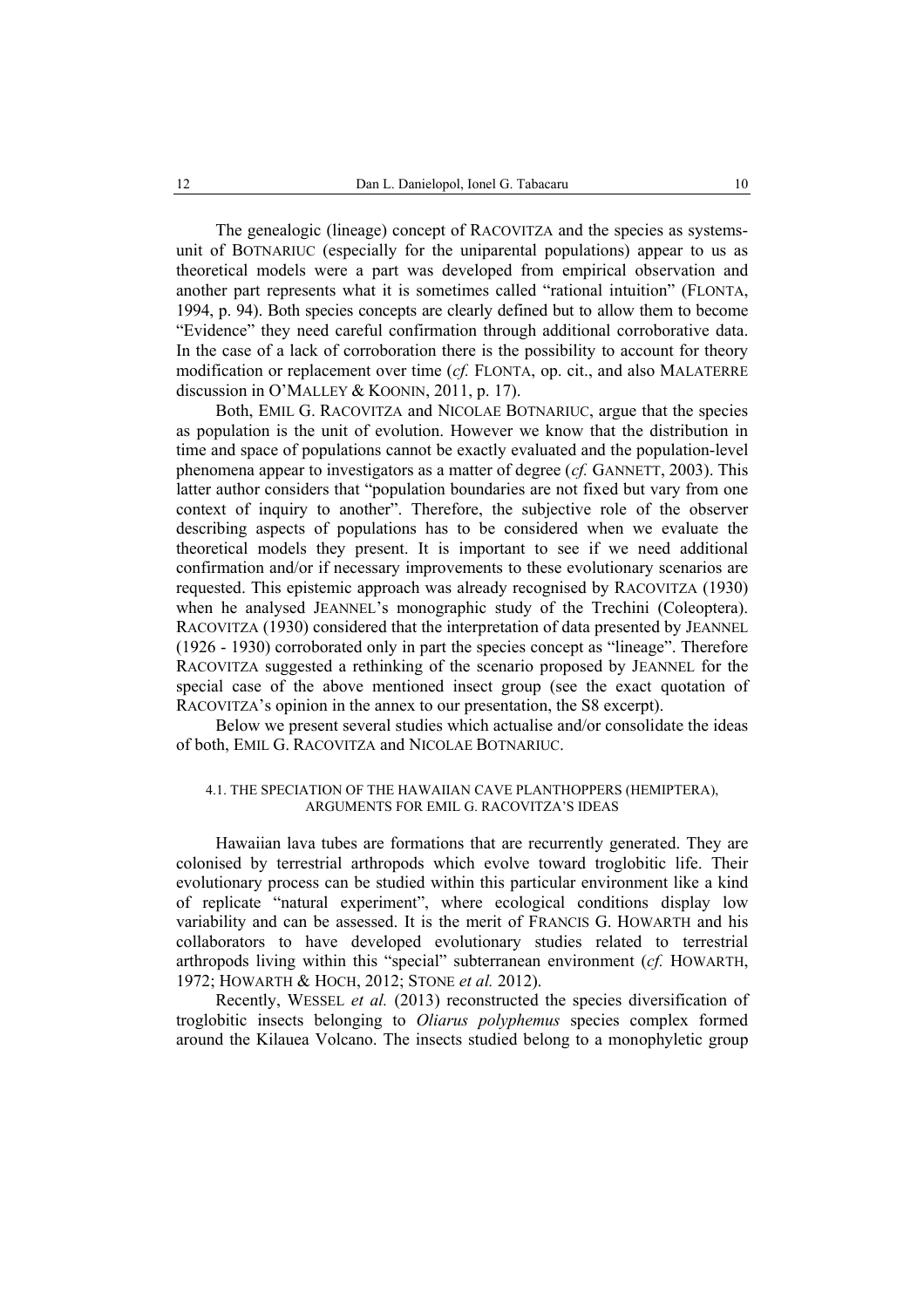of blind planthoppers which colonise lava tubes where the food web is sustained mainly by ephemeral decaying roots of plants. The authors show that the new tunnels can be colonised by a few founding individuals coming from the surrounding lava tubes which harbour older established populations. The spectacular aspect is that the age of the established founding population is about the same with those of the lava tube formation; this latter can be evaluated from the palaeomagnetic properties of the initial lava flow. The dispersal of the animals is about 10 m/yr and the whole process of speciation occurred during the last 1500 years.

*Oliarus* individuals have the capacity to produce low-frequency vibrations as signals for species-specific recognition. ANDREAS WESSEL and his collaborators (WESSEL *et al.* 2013) discovered that different populations of *Oliarus polyphemus* species complex display signals which were interpreted as population specific. They allow recognising between 12 populations significant differences which were interpreted as belonging to "cryptic acoustic species". Additionally morphometric and genetic traits of 15 populations were treated using discriminant analysis. The *Oliarus polyphemus* species clade contains seven species. The speciation rate estimated for the Hawaiian planthoppers is very high as compared with those of classic endemic cichlid fishes of Lake Victoria.

The species specific differences were not correlated neither with the spatial distribution within the area investigated nor with the age of the lava tubes. Also none of the morphologic and/or ethologic traits of the various populations could be interpreted as adaptations to the habitat of their origin. Additionally, it was noticed that the dispersion of the insects in the new habitats was random, meaning that no clinal pattern exist. The phenotypic variability was highest in the younger lava tubes as compared to those populations existing in older habitats.

There are three significant aspects of these data which can be considered as consolidation of the RACOVITZA's ideas:

(1) The founder population in the new habitats are represented by few specimens belonging to a monophyletic species group. This is equivalent to an isolated colony of consanguines or to the homogenous lineage of RACOVITZA, earlier discussed. (2) The spatial separation of populations in different lava tubes is an important factor for speciation process; this is similar to the argument of RACOVITZA that for speciation one needs spatial isolation. (3) Having the possibility to assess first the tempo of formation for lava-tubes and further to correlate this with variability of phenotypic traits in a precise way step by step allows to reconstruct the evolutionary changes of the various species within this clade. This is exact what RACOVITZA called the historical dimension of the species.

The Hawaiian study of WESSEL and his colleagues offer arguments for a revision of the RACOVITZA's model in at least two points. The speciation process is not correlated with gradual adaptive changes and there is no clinal pattern in the geographic distribution of the populations which should play a role for the isolation process as mechanism of speciation. This latter is a neutral process resembling the Carson's founder-flush model (WESSEL *et al.,* 2013).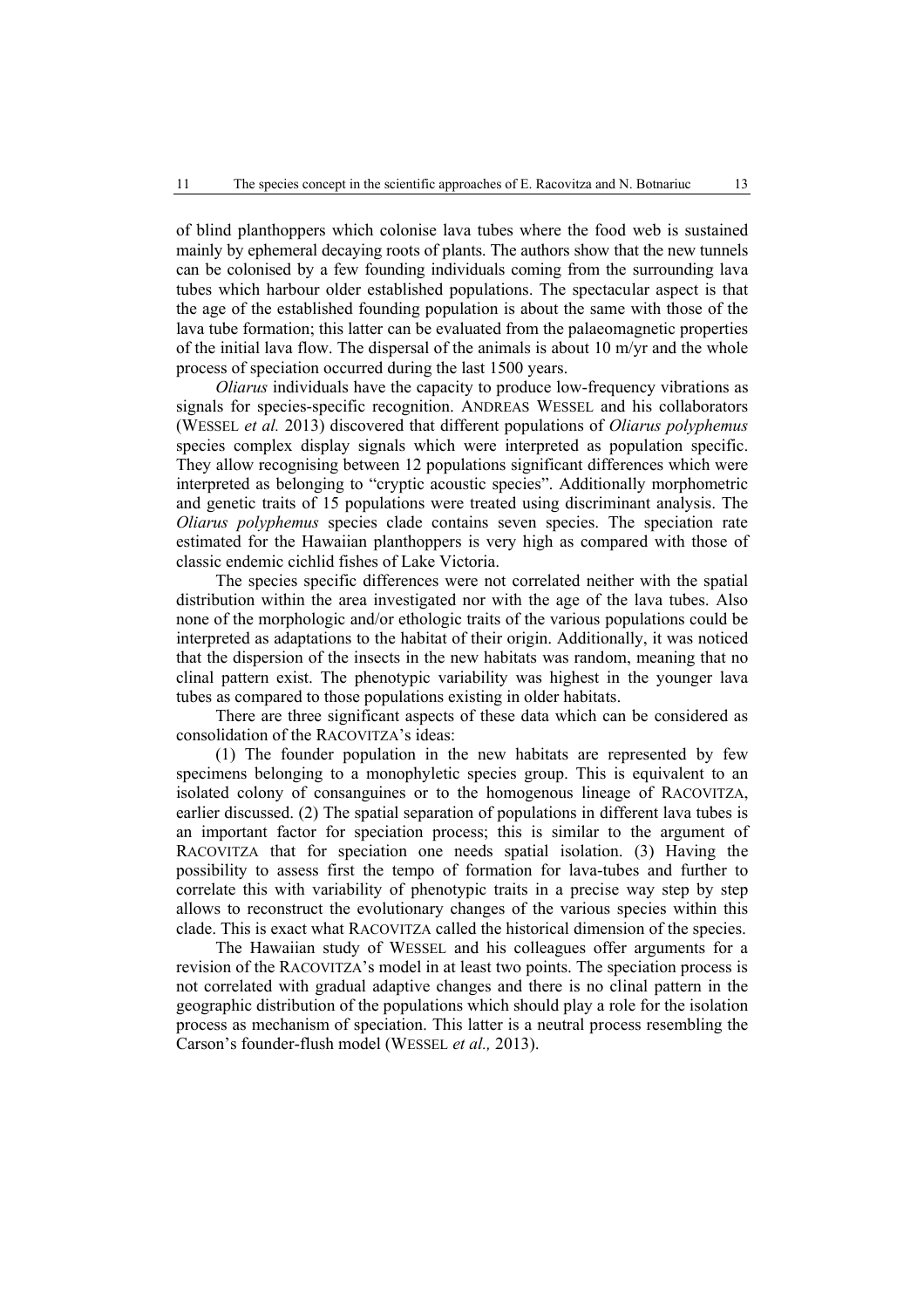#### 4.2. THE RECENT TREATMENT OF CLONAL POPULATIONS AS SPECIES, ARGUMENTS FOR NICOLAE BOTNARIUC'S SYSTEMS-MODEL

The studies on uniparental populations became an active domain of research during last 20–30 years. Our discussion relies heavily on two synthesis, "Sex and Parthenogenesis" edited by KOEN MARTENS (1998) and "Lost Sex" edited by ISA SCHÖN, KOEN MARTENS and PETER VAN DIJK (2009).

In the modern literature uniparental (agamous) animal populations represented by individuals with identical (or quasi-identical) genetic-structure are referred as clones; they are generally identified by genetic techniques using different molecular markers with various power of resolution (MARTENS *et al.,* 2009). The treatment of such populations as species is a subject of debate. SIMPSON (1961, p. 161–163) considered that one should treat conceptually the uniparental populations as the bisexual ones, hence only one type of species exist. There were also opinions to consider the clonal populations as a separate type of species which deserves a special name, Agamospecies (CAIN, 1954), Paraspecies (MAYR, 1987). For WILKINS (2007) all organisms with asexual reproduction which cluster around genomes with a fitness "peak" should be assimilated to the concept of Quasispecies. Later on WILKINS (2009, p. 220) considered *"*that Agamospecies and Quasispecies should be treated as synonyms".

More recently MARTIN *et al.* (2010), discussing the way parthenogenetic population derives from bisexual species (the concrete case of *Cambarus fallax,* the so-called Marble crayfish), considered that for such uniparental populations the phylogenetic species concept should apply, because parthenogenesis is an apomorphic trait within a given phylogenetic lineage with bisexual ancestors. Finally, because clonal populations in some cases display precise ecological distributions one could apply to them the ecological species-concept of VAN VALEN (1976). For this latter author "a species is a lineage (or a closely related set of lineages) which occupies an adaptive zone minimally different from that of any other lineage in its range and which evolves separately from all lineages outside its range. A lineage is a clone or an ancestral-descendent sequence of populations." (VAN VALEN, 1976, p. 233).

We have to recall that one of BOTNARIUC's ideas (*cf.* his treatment of species as system in the 1967 monograph) was to use for both bisexual and uniparental populations the species as a unique taxon. Below we offer arguments which support BOTNARIUC's views on this systems-species concept:

(1) Many parthenogentic populations display seasonal differences in their numerical densities as well as in their clonal composition. ROSSI & MENOZZI (1990, 1993) reported their observations on the ostracod species *Heterocypris incongruens,* from a rice-field pond in the Po Plain (Northern Italy) combined with experimental data. The parthenogenetic females displayed in winter, as compared to the summer period, different frequencies for electrophoretic-allozyme clones.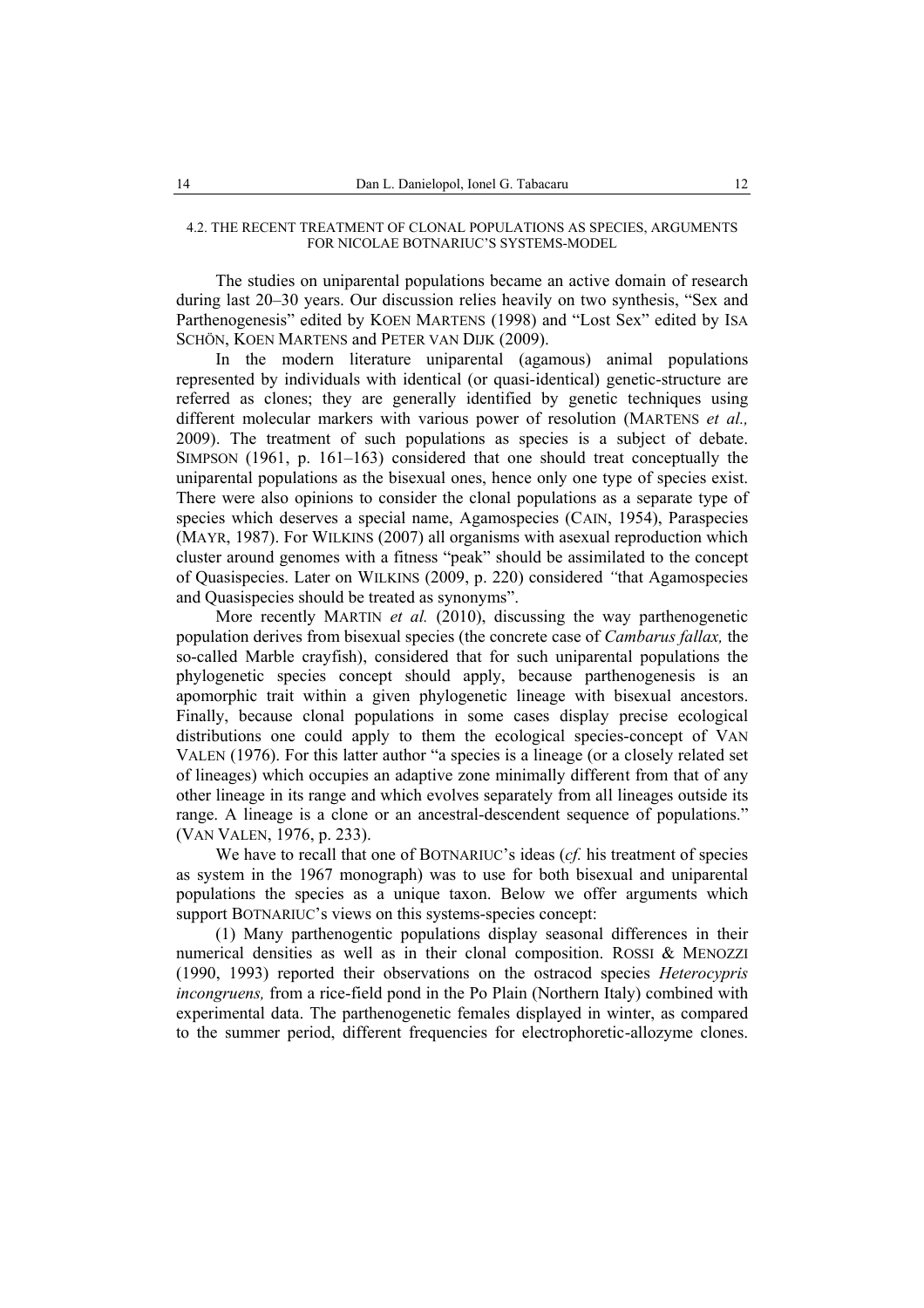Also the size of the adult females and the length of time for reaching the adult stage differed. The winter individuals displayed a larger body size and developed slowly as compared to the summer cohort. The seasonal changes in the clone composition are in accordance with the BOTNARIUC's model, which explains that the dynamic of clone diversity in a population is important for its perennial preservation. It is also important to mention that the group reaction of populations of *H. incongruens*  observed by ROSSI *et al.* (2011) building swarms for attacking prey is an intentional collective behaviour. This latter is an aspect of integrality of the population which generates order within a complex system (*cf.* for this theoretical approach STENGERS & BAILLY, 1987). The cannibalism reaction is interpreted as self-regulation of the population by ROSSI *et al.* (2011). Both aspects are systemscharacteristics as described by BOTNARIUC (1967). Hence the idea to consider *Heterocypris incongruens* as a systems-species taxon is a viable solution.

(2) Uniparental populations of micro-crustaceans living in shallow waterbodies, like lakes or ephemeral (astatic) ponds are represented by polyphyletic lineages. The ostracod *Cypridopsis vidua* has a wide ecological and geographical distribution in Europe and North America (*e.g.* MEISCH, 2000). Agamopopulations display an exploratory behaviour and are able to colonise temporarily both epigean and subsurface habitats. ROCA & DANIELOPOL (1991) investigated experimentally this behaviour of *C. vidua* which appears as a characteristic of the population. The species is able to colonise repeatedly various habitats at different time periods. CYWINSKA & HEBERT (2002) show that *C. vidua* displays a high clonal diversity (*i. e.* 13 mitochondrial genotypes) in a Canadian pond, at Guelph. Following these authors this is due to repeated colonisation by different clones.

From the above information it is obvious that the systems-species concept is the better solution for populations which display the behaviour of active exploration and/or repeated colonisation of selected habitats (as compared to the other alternative, the phylogenetic-species concept). For this latter model, as we saw in the RACOVITZA's scenario, a unique colonisation event with a homogenous clonal structure is requested.

(3) *Limnocythere inopinata* is a polymorphic ostracod species with a worldwide geographic dispersion. A multi-disciplinary project studied aspects of the ecology, biogeography, life cycle traits, details of morphology and genetic structure of various populations at European scale, during 1994-1996. The rich data obtained by the different research groups of this project were published in a volume edited by KOEN MARTENS (1998). *L. inopinata* colonises various types of non-marine water systems, like ponds, shallow lakes, springs, interstitial habitats along streams, etc. (*cf.* MEISCH, 2000, p. 430–431). The species is mainly represented by parthenogenetic populations and few bisexual ones; these latter occur nowadays mainly in southern Europe (HORNE *et al.,* 1998; GRIPHITHS & HORNE, 1998). In Austria the electrophoretic survey of 11 populations from freshwater and saline water systems allowed the identification of 31 multilocus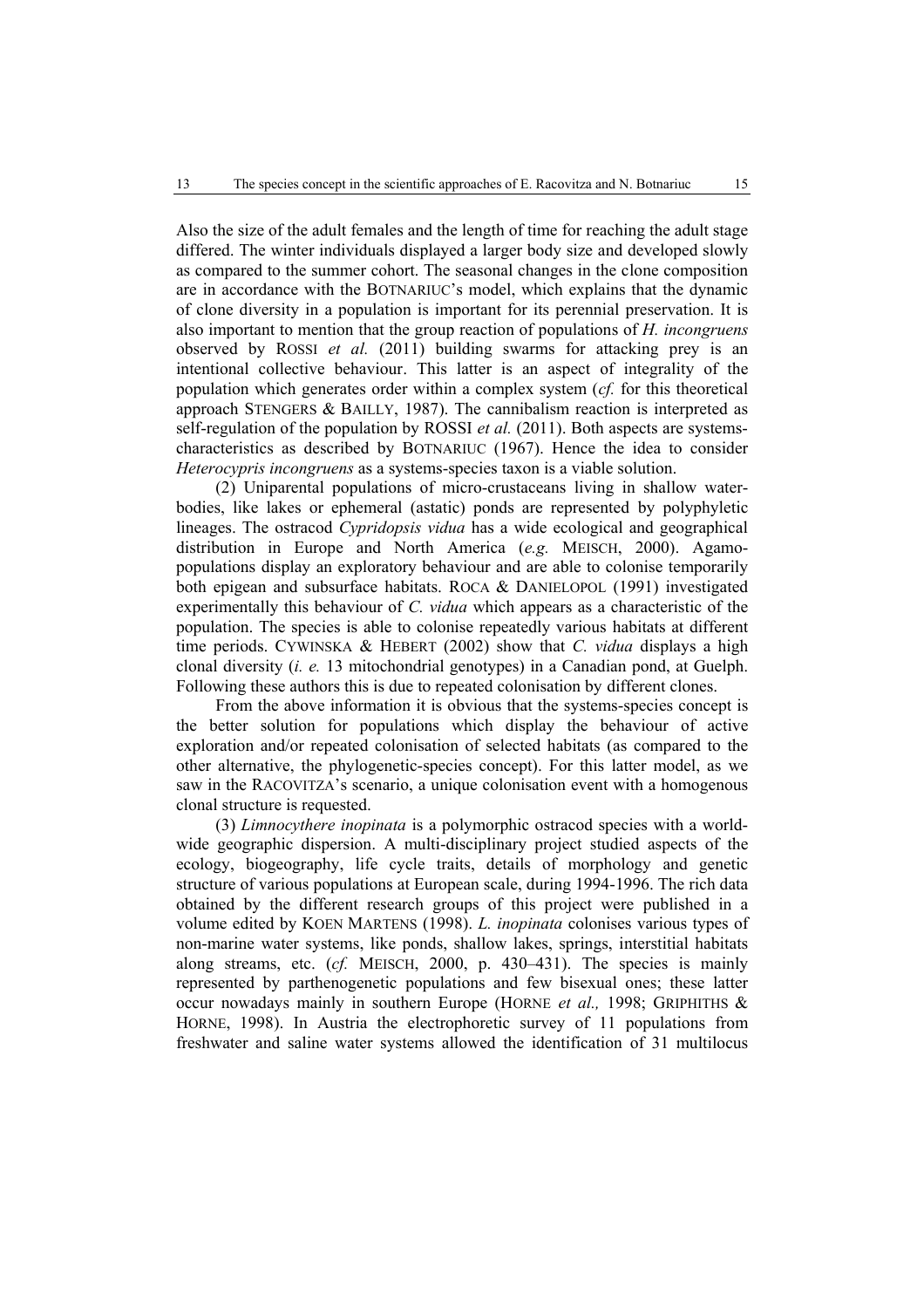genotypes (GEIGER *et al.* 1998). At a local regional level these authors found two types of populations, one with clones adapted to saline water, distributed in astatic ponds and the shallow lake Neusidlersee, in Eastern Austria, and another group of clones specialised for freshwater and occurring in western part of Austria (the littoral zone of lake Mondsee). MARTENS and his colleagues compared the effect of genotype and environment on the phenotype variability of populations from Europe with other ones from saline lakes in China (YIN *et al.,* 1999). At a worldwide level of the geographic distribution these authors could not find a clear discrimination of populations leading to a taxonomic re-evaluation of the nominal species; it was therefore decided to keep the taxonomic status with its Linnean connotation *Limnocythere inopinata*.

Genetic diversity of local populations of *L. inopinata* was either inherited from the original bisexual populations as historical contingency or maintained through the "distance effect" of colonisation via dispersal from surrounding similar aquatic systems within large metapopulations (ROSSI *et al.,* 1998; BALTANÁS, 1998).

The information on *Limnocythere inopinata,* mentioned above, offers support to the systems-species concept of BOTNARIUC. Neither the phylogenetic speciesconcept (*cf*. WILEY, 1981) nor the ecologic one of VAN VALEN (1976) can accommodate these data.

Additionally, BOTNARIUC's systems-species can be applied to the taxonomy of invasive species like the cladocerans *Cercopagis pengoi* and *Bythotrephes longimanus* (CRISTESCU *et al*., 2001; THERRIAULT *et al.,* 2002) and/or the amphipod *Echinogamarus ischnus* (CRISTESCU *et al*., 2004).

(4) During last years, research on uniparental species expanded into what is now called Integrative Taxonomy (*cf.* DAYRAT, 2005). This is a research direction which resembles to the approach described by O'MALLEY & DUPRÉ (2005) as the "pragmatic systems biology", it refers to interconnected biological aspects studied as "systems". For the taxonomy domain, this is achieved using data obtained from multiple and complementary investigations, *inter alia* from research on general morphology and geometric morphometrics, from molecular biology, from biochemistry, phylogenetics etc. These data are in most cases further treated with various mathematical algorithms. This way leads to a multidimensional image of species, as advocated *inter alia* by SBORDONI (1993) and YODER *et al.* (2005). It reflects the structural and/or functional complexity for species considered as a systems-unit. One should remember that E. G RACOVITZA is a forerunner of this idea (*cf.* RACOVITZA, 1920, and excerpt S7). Here we will mention as an example the project of HEETHOFF *et al.* (2011) who studied parthenogenetic populations of the terrestrial mites belonging to *Trhypochthonius tectorum* (Oribatida). For this study they used for the chaetotaxy description morphometric techniques, molecular analysis for mitochondrial and nuclear DNA-sequences and biochemical analysis for characterisation of the excreta produced by tegumentary glands. The complex study allowed the identification of several new taxa.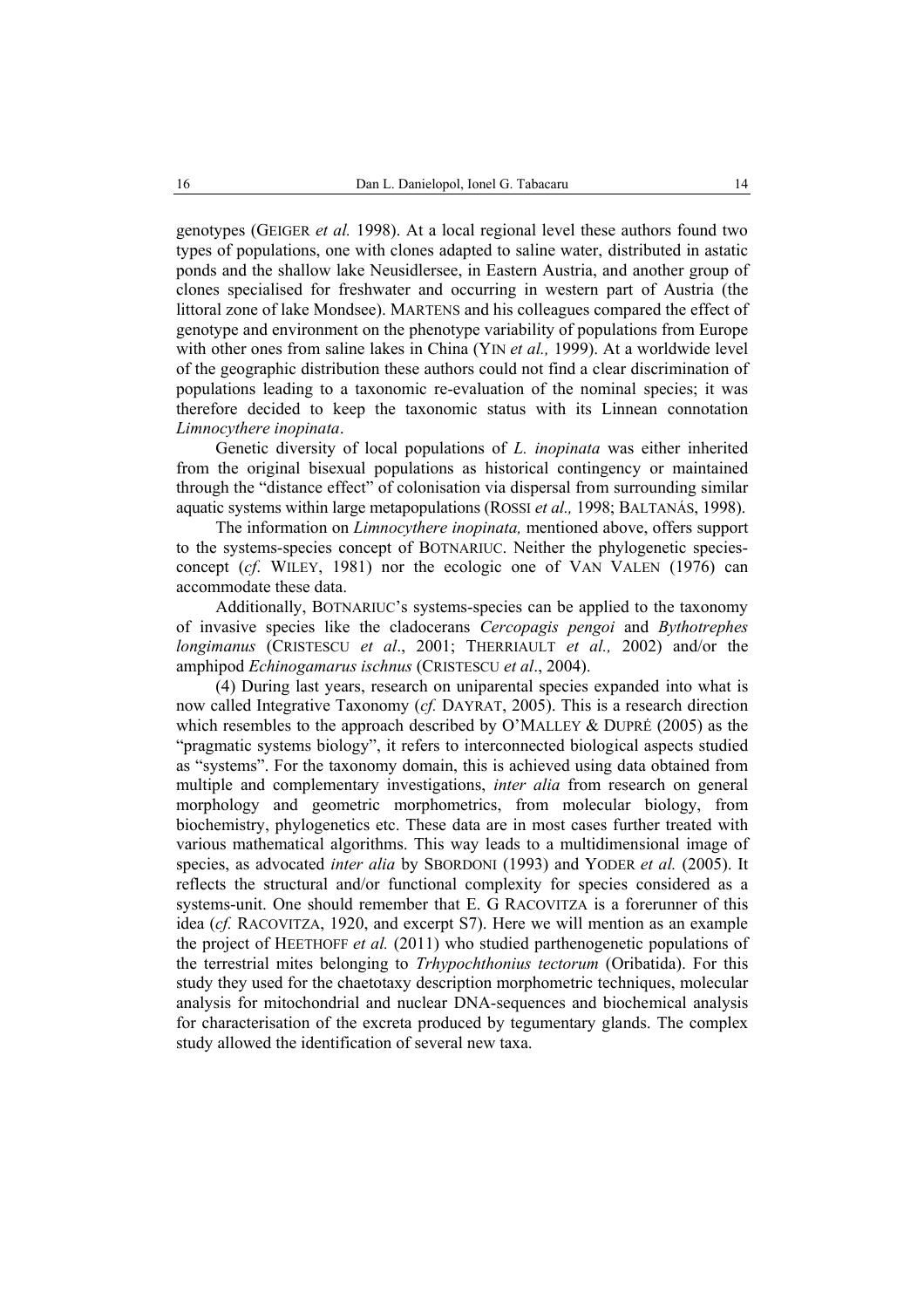(5) An important progress in understanding how uniparental populations evolve is presented by BIRKY & BARRACLOUGH (2009). These authors show that the clonal structure of populations can change not only by the movement of individuals in and out the agamous populations but also by processes which exist at bisexual populations too, namely by mutation of individual organisms and multiplication of favourable lineages through divergent natural selection. The new aspects came from molecular biology data obtained from such uniparental groups, like the bdelloids (Rotatoria) and oribatids (Acari), and represents a major progress in comparison to the information that BOTNARIUC had at hand when he developed his systems-species concept applied to uniparental populations (*cf*. BOTNARIUC, 1967).

Methods for species identification using gene sequences data expressed within phylogenetic trees were recently developed by BIRKY & BARRACLOUGH (2009). They allow identification of clusters of genotypes which are separated on a phylogenetic tree by long-lasting gaps and document evolution *in situ* of agamospecies.

In conclusion, it is satisfying to see BOTNARIUC's approach confirmed, namely that for uniparental organisms taxonomic principles used to define bisexual populations can be safely applied and that the species as systems-model represents the solution of choice. Moreover, it is gratifying to see that ideas similar to those BOTNARIUC developed during many years, are now expanding and enrich the catalogue of topics dealing with systems biology.

## **5. FINAL CONSIDERATIONS**

Looking retrospectively at the two conceptual models for the species, proposed by EMIL G. RACOVITZA and by NICOLAE BOTNARIUC, we mention that they reflect the different scientific interests of these naturalists for specific problems of general biology as well as their empirical experience with different ecological situations. RACOVITZA was an extraordinary zoologist with feeling for the exact description of his object of study. His main research interest was the biospeology, the subterranean life in the caves (ORGHIDAN, 1970). BOTNARIUC, also trained as zoologist, was predisposed for ecological studies which could lead to general patterns explaining the evolution. He was an expert for surface nonmarine water environments like the astatic water bodies of the Romanian Plain and/or the shallow lakes along the lower Danube River, in Romania (NEGREA  $\&$ NEGREA, 2008). Therefore, it is not surprising that the confirmation for the genealogic (lineage) species concept of RACOVITZA comes from a recent study on subterranean fauna and its environment and those on the systems-oriented species for uniparental animals is derived from case-studies on fauna living in surface astatic or permanent shallow-inland waters. Additionally, we should admit the evidence that the elaboration of the two different species concepts is related also to the subjective way EMIL G. RACOVITZA and NICOLAE BOTNARIUC perceived life.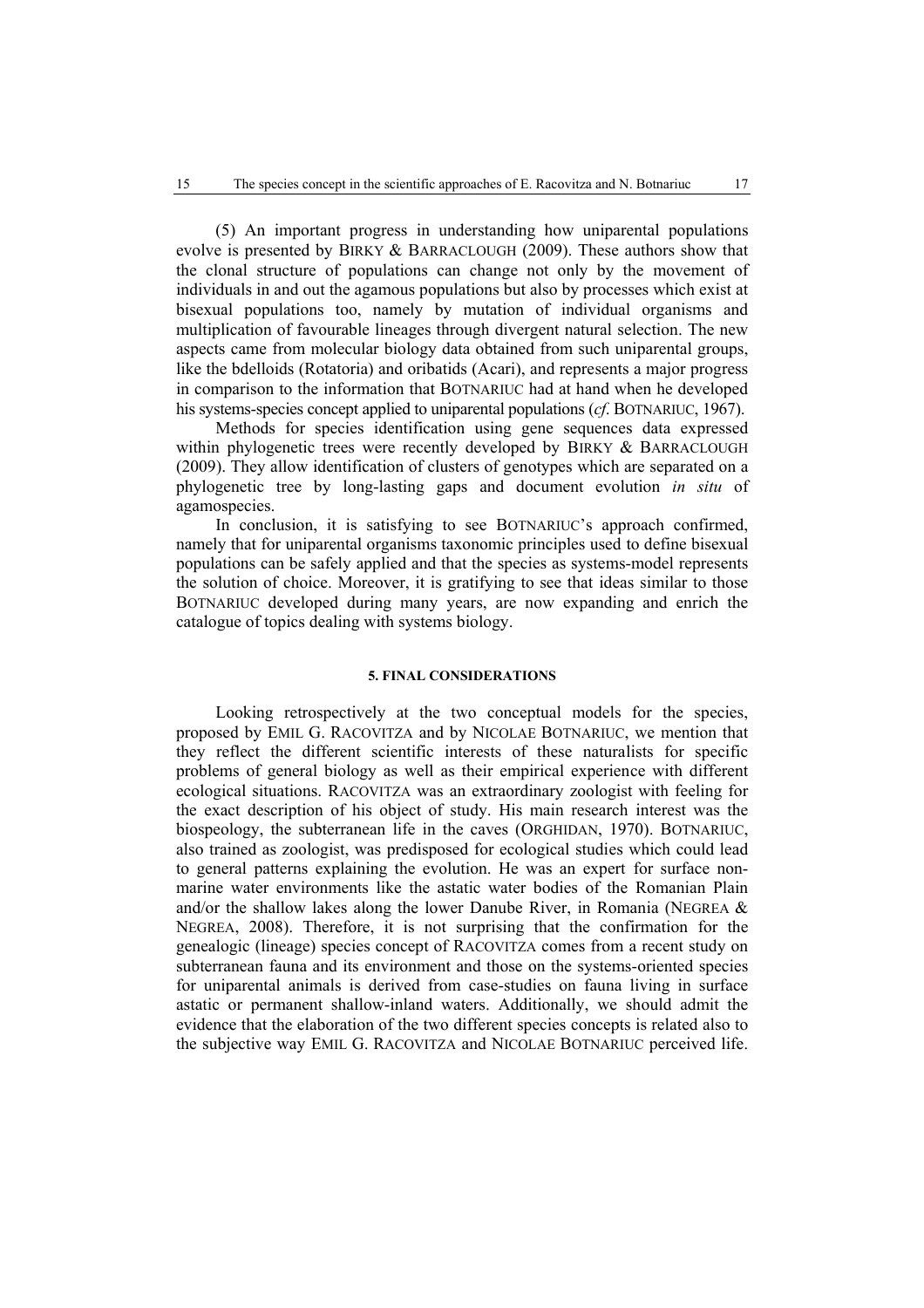In this case, the scientific knowledge offered by our two "Idols" is represented by a part of objectivity and a part by the subjective construction of reality related to the direct experience of the "Observers".

If we look back to the merits of the definitions of species offered by EMIL G. RACOVITZA and by NICOLAE BOTNARIUC we have to mention also that both are valuable contributions to evolutionary biology. We note that the two conceptual views, were largely confirmed by modern empirical research. Ontologically, species as evolvable populations are real natural entities. From the epistemological point of view, the two species concepts, the genealogical and the systems-oriented ones, diverge in many ways, but they are useful for different purposes. The BOTNARIUC's species-concept allows us to understand the world's organismic diversity within the frame-time of the present-day situation. The genealogic (lineage) concept of RACOVITZA is useful for understanding how related organisms, within their evolutionary transformation, generates diversity within phyletic lineages. Both species definitions should be accepted within a pluralistic evolutionary biology, keeping in mind also the cultural context within RACOVITZA and BOTNARIUC perceived the problem (see compelling arguments for similar ideas (DUPRÉ, 2001, 2007; DUPRÉ & O'MALLEY, 2009).

In this essay we acted as cultural historians (*cf.* for this concept GOMBRICH, 1979). We were interested to offer to readers something from the originality of two biologists who occupy a place in the "Idols Gallery" of the Romanian Natural Sciences (*cf.* IFTIMOVICI, 1977). This fact stimulates in us pleasure and pride and we try to communicate these feelings to others too. Possibly, the same feelings come out also when one reads MIRCEA ELIADE's essay on the scientific results of EMIL G. RACOVITZA and the Institute of Speology (ELIADE, 1939, reprinted 1994), where ELIADE stresses the value of the philosophy of the time and of the history in the reconstruction of the origins of living beings, an interest that exists also in other different cultural domains, like the ethnology.

In our opinion it is important to keep alive the cultural tradition of research based on a diversity of philosophical approaches. Only in this way a new generation of naturalists will become educationally prepared to assimilate fresh ideas which are now emerging within evolutionary biology (*cf. inter alia* PIGLIUCCI & MÜLLER, 2010; MCSHEA & BRANDON, 2010; JABLONKA & LAMB, 2014). Related to this cultural aspect we have to ponder the pessimistic opinion of BOTNARIUC (2003b, p. 527) who noted: "Evolutionism, as independent discipline, is no longer in the curriculum of many universities…" By this statement BOTNARIUC wanted to stress out his scepticism to the continuity of such tradition which in Romania existed during most of the  $20<sup>th</sup>$  century. However we do not see the situation as pessimistic. A new generation of Romanian students, working in Romania or abroad, deal with evolutionary aspects like phylogenetic reconstructions of aquatic populations of amphibians and insects using molecular biology techniques (*e.g.* COGĂLNICEANU, in BABIK *et al*., 2005; BÁLINT *et al.,* 2011); others use metagenomic techniques in order to better apprehend the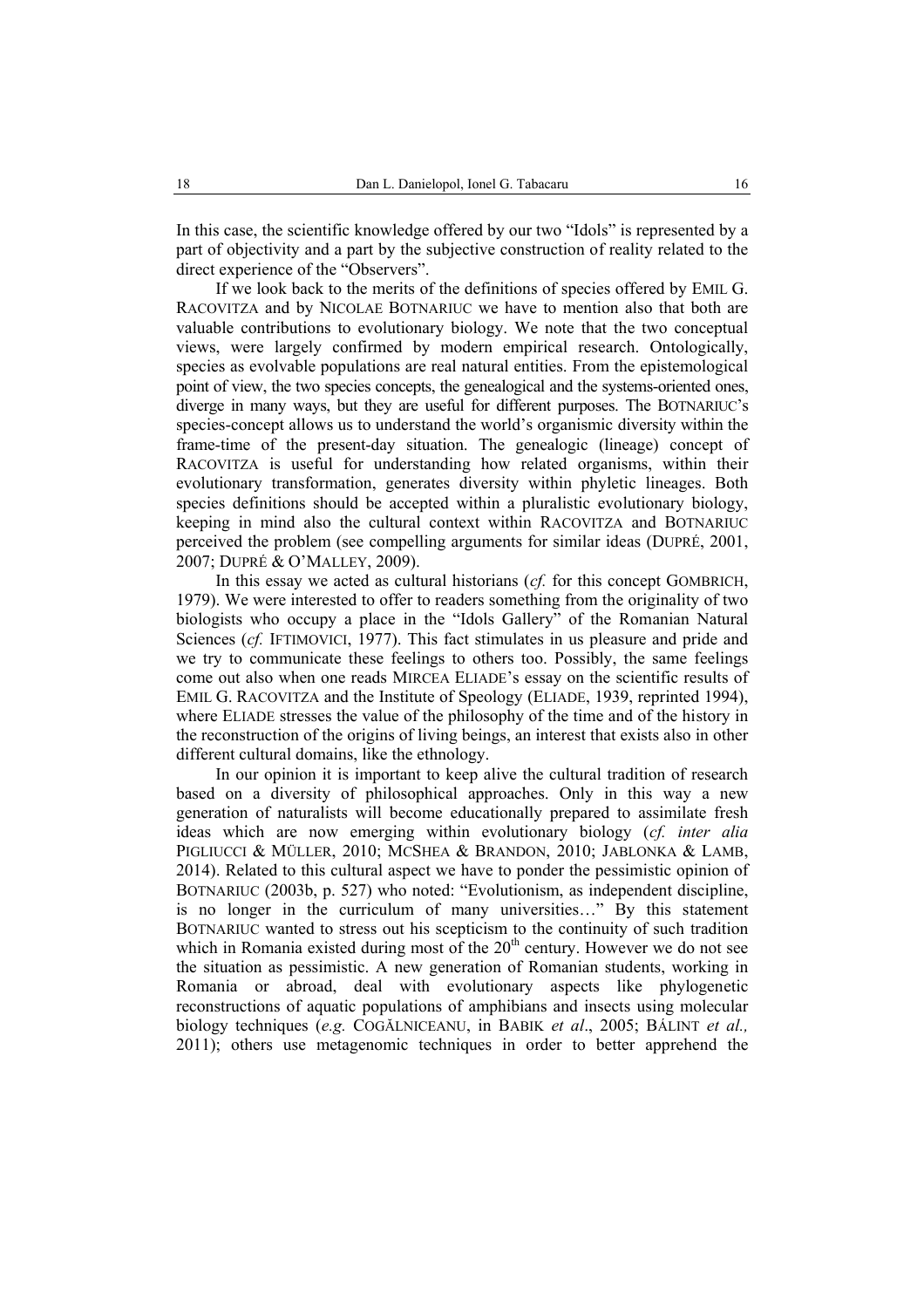biological diversity of organisms at large scales (CRISTESCU, 2014) or use geometric morphometry for the description of phylogenetic lineages of subterranean (stygobitic) crustaceans (IEPURE *et al.,* 2007). An analysis of modern problems of evolution was published by IORDACHE (2009). Statistic algorithms applied by NITZU (2001) to the eco-biogeography of the edaphic and subterranean coleopteran insects from Dobrogea karstic area, in Eastern Romania, contribute to the explanation of their evolutionary modes of distribution, during the Quaternary to Recent time.

Finally, we will repeat here the "Ideal" of GERALD HOLTON (2005, p. 134): "a culture is kept alive by the interaction of all its parts. Its development is an alchemical process, in which the culture's varied ingredients combine to form new jewels". Our two "Idols", EMIL G. RACOVITZA and NICOLAE BOTNARIUC, contributed to such an "alchemical process", namely their ideas help us to better perceive the multitude of aspects within which the concept of species is embodied. We should, therefore honour these two naturalists by developing projects of research where ideas here discussed will be expanded in a creative way.

*ACKNOWLEDGEMENTS*. We address our thanks to Professor MAYA SIMIONESCU, and to Professor OCTAVIAN POPESCU (both, the Romanian Academy, Bucharest) for their invitation to contribute to the Symposium organised by the Romanian Academy in memoriam of the centenary of NICOLAE BOTNARIUC's birthday. Additionally, one of us (D. L. D.) acknowledges the material support offered by the Romanian Academy, which allowed his participation to this event. Both of us (D. L. D. and I. T.) thank our colleague Dr. EUGEN NITZU, the editor in chief of the present journal (Institute of Speology "Emil Racovitza", Bucharest), Dr. SANDA (ILEANA) BOTNARIUC-ADERCA and Prof. ALAN LORD for their editorial help.

We are much indebted for discussions and/or transmission of bibliographic information to the following persons: Dr. SANDA (ILEANA) BOTNARIUC-ADERCA (Rochester, Minn.), Prof. ANGEL BALTÁNAS (UAM, Madrid), ), Dr. CONSTANTIN CIUBUC (Stat. Biol. Sinaia, Univ. Bucuresti), Prof. DAN COGĂLNICEANU (Univ. Ovidius, Constanta), Prof. MELANIA CRISTESCU (McGill Univ., Montreal), Mag. ADRIANA DANIELOPOL (Salzburg), Dr. MANFRED DRACK (Univ. Tübingen), Prof. MARIA LUISA FLONTA (Univ. Bucureşti), Dr. ALINA FLOROIU (Univ. Bucureşti), Dr MODEST GUŢU (M.N.I.N.G.A., Bucureşti), Dr. SANDA IEPURE (I.M.D.E.A., Madrid), Dr. VIRGIL IORDACHE (Univ. Bucureşti), Prof. ALAN LORD (Senckenberg Forschungsinstitut & Museum, Frankfurt-Main), Dr. OANA MOLDOVAN (Institute of Speology, Romanian Academy, Cluj-Napoca), Dr. DUMITRU MURARIU (I.S.E.R., Bucureşti), Prof. THEODOR NEAGU (Univ. Bucureşti), Dr. DRAGOŞ NECULCE (Montreal), Dr. RODICA NICULESCU and Dipl. Biol. VLADIMIR NICULESCU (both, Augsburg), Dr. LILIANA OROMULU and Prof. OCTAVIAN POPESCU (I.B., Bucureşti), Dr. ANA-MARIA STAN (Univ. Babeş-Bolyai, Cluj-Napoca).

The study has been undertaken within the framework of Program I, Project 1 of the "Emil Racoviţă" Institute of Speleology of the Romanian Academy.

## REFERENCES

ACADEMICA, *Centenar Nicolae Botnariuc*. Revista Academica, 25 (3):68-81, Academia Româna, Bucureşti, 2015.

BABIK, W., BRANICKI, W., CRNOBRNJA-ISAILOVIC, J., COGĂLNICEANU, D., SAS, I., OLGUN, K., POYARKOV, N. A., GARCIA-PARÍS, M. & ARN, J. W., *Phylogeography of*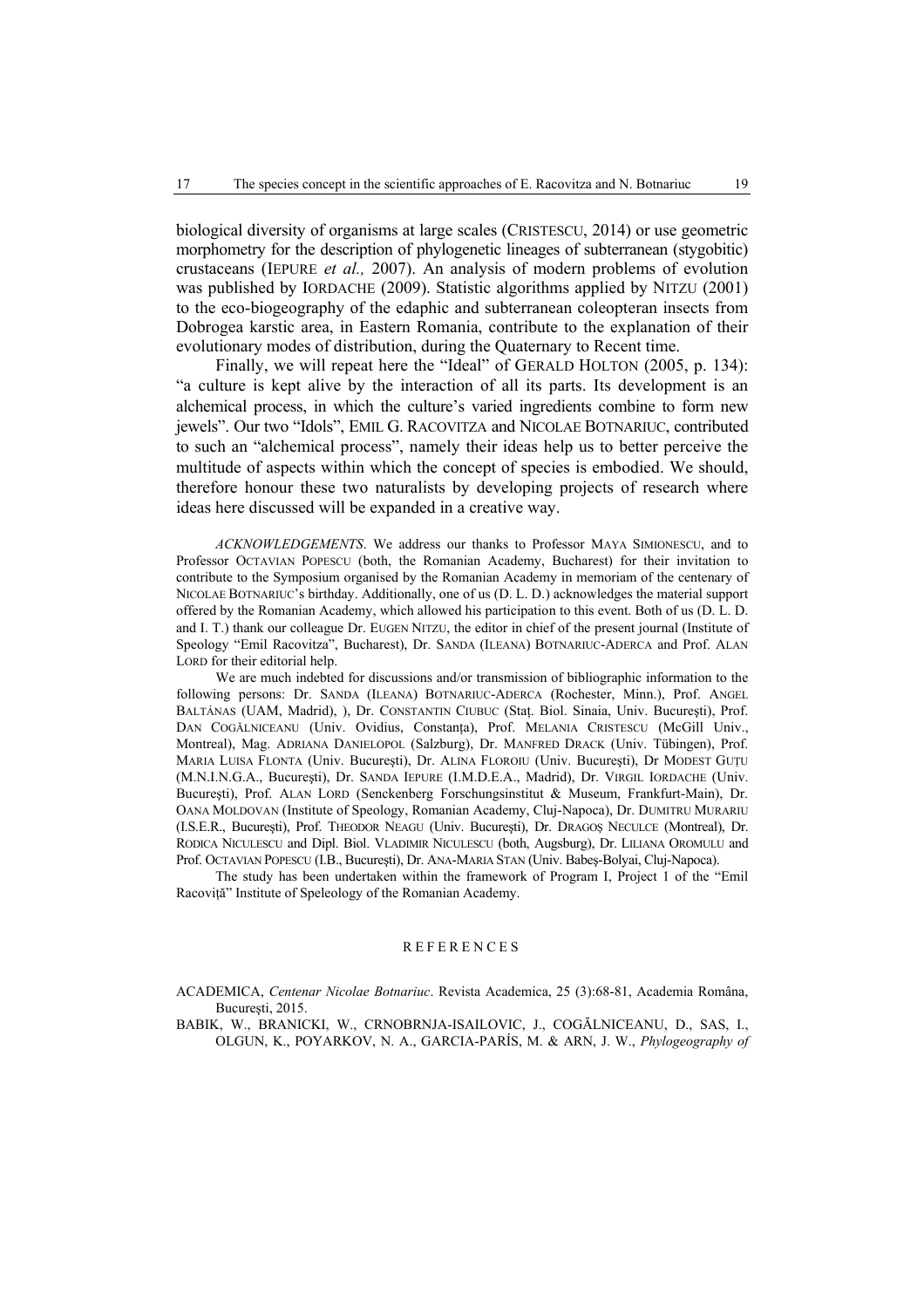*two European new species — discordance between mtDNA and morphology.* Molecular Ecology, **14:** 2475–2491, 2005.

- BÁLINT, M., UJVÁROSI, L., DÉNES, A. L. & POPESCU, O., *European phylogeography of Rhyacophila tristis* Pictet *(Trichoptera: Rhyacophilidae): preliminary results.* Zoosymposia, **5**: 11–18, 2011.
- BALTANÁS, A., *Ostracod populations as metapopulations.* In MARTENS, K. (Ed.), *Sex and Parthenogenesis – Evolutionary ecology of reproductive modes in non-marine ostracods*: 229– 242, Backhuys Publishers, Leiden, 1998.
- BERTALANFFY von, L., , *Theoretische Biologie, Band I: Allgemeine Theorie, Physikochemie, Aufbau und Entwicklung des Organismus.* Gebrüder Borntraeger, Berlin, 1932.
- BERTALANFFY von, L., *An outline of a General System Theory*, British J. Phil. Sci., **1**:134–165, 1950.
- BERTALANFFY von, L., *Problems of life*. Harper Torchbooks, New York, 1960.
- BIRKY, C. W. Jr., & BARACLOUGH, T. G., *Asexual speciation.* In SCHÖN, I., MARTENS, K. & VAN DIJK, P. (Eds.), *Lost Sex*. *The evolutionary biology of parthenogenesis:* 201–216, Springer, Dordrecht, 2009.
- BOTNARIUC, N., *Contributions à la connaissance des Phyllopodes Conchostracés de Roumanie.* Notationes Biologicae, **5**: 68–169, 1947.
- BOTNARIUC, N., *Despre dinamica populatiilor din apele periodice*. Bul. Stiint. Sect. Agro. Geol. Geogr., **5**: 559–583, 1953.
- BOTNARIUC, N., *Principii de Biologie Generală* (*Principles of general biology*; with extended English summary). Editura Academiei Republicii Socialiste România, Bucureşti, 1967.
- BOTNARIUC, N., *Concepţia şi metoda sistemică în Biologia Generală* (*The systemic conception and method in general biology*; with extended English summary)*.* Editura Academiei Republicii Socialiste România, Bucureşti, 1976.
- BOTNARIUC, N., *Cu privire la relaţiile dintre ordinea taxonomică şi organizarea sistemică a materiei vii.* În G. ZARNEA (Ed.) *Revoluţia biologică*, Editura Academiei Republicii Socialiste România: 49–58, Bucureşti, 1985.
- BOTNARIUC, N., *Evoluţionismul în impas?* (*Evolutionism in crisis?;* with extended English summary)*.* Editura Academiei Republicii Socialiste România, Bucureşti, 1992.
- BOTNARIUC, N., *Unele probleme ale evoluţionismului actual, Discurs rostit la 12 decembrie 1991 în şedinţa publică. Cu răspunsul Acad. Nicolae Cajal*. Discursuri de recepţie, Academia Română, 21pp., Bucureşti, 1992b.
- BOTNARIUC, N., *Evoluţia sistemelor biologice supraindividuale* (*Evolution of the supraindividual biological systems*; with contents in English). Editura Academiei Republicii populare România, Bucureşti, 2003a.
- BOTNARIUC, N., *Current problems of the evolutionism*, Trav. Mus. Hist. Nat. "Grigore Antipa". 45: 527–545, 2003b.
- BOTNARIUC, N. & ORGHIDAN, T., *Crustacea, Phyllopoda*, *Fauna Republicii Populare Române*. **4** (2): 1-99. Editura Academiei Republicii Populare Române, Bucureşti, 1953.
- BROTHERS, D. J., *Species concepts, speciation, and higher taxa*. In E. S. VRBA (Ed.) Species and speciation. Transvaal Museum Monograph **4**: 35–42, 1985.
- CAIN, A. J., *Animal species and their evolution*. Hutchinson Univ. Library, London, 1954.
- CODREANU, R., *L'universalité de l'œuvre d'Emile Racovitza*. In TR. ORGHIDAN (Ed.) *Livre du centenaire Émile G. Racovitza (1868 - 1968)*: 65–76. Éditions de l'Académie de la République Socialiste de Roumanie, Bucarest, 1970.
- CRISTESCU, M. E. A., HEBERT, P. D. N., & WITT, J. D. S., *An invasion history for Cercopagis pengoi based on mitochondrial gene sequences.* Limnol. Oceanogr*.,* **46**: 224–229, 2001.
- CRISTESCU, M. E. A., WITT, J.D.S., GRIGOROVICH, I. A., HEBERT, P. D. N. & MACISAAC, H. J., *Dispersal of the Ponto-Caspian amphipod Echinogammarus ischnus: invasion waves from the Pleistocene to the present.* Heredity, **92**: 197–203, 2004.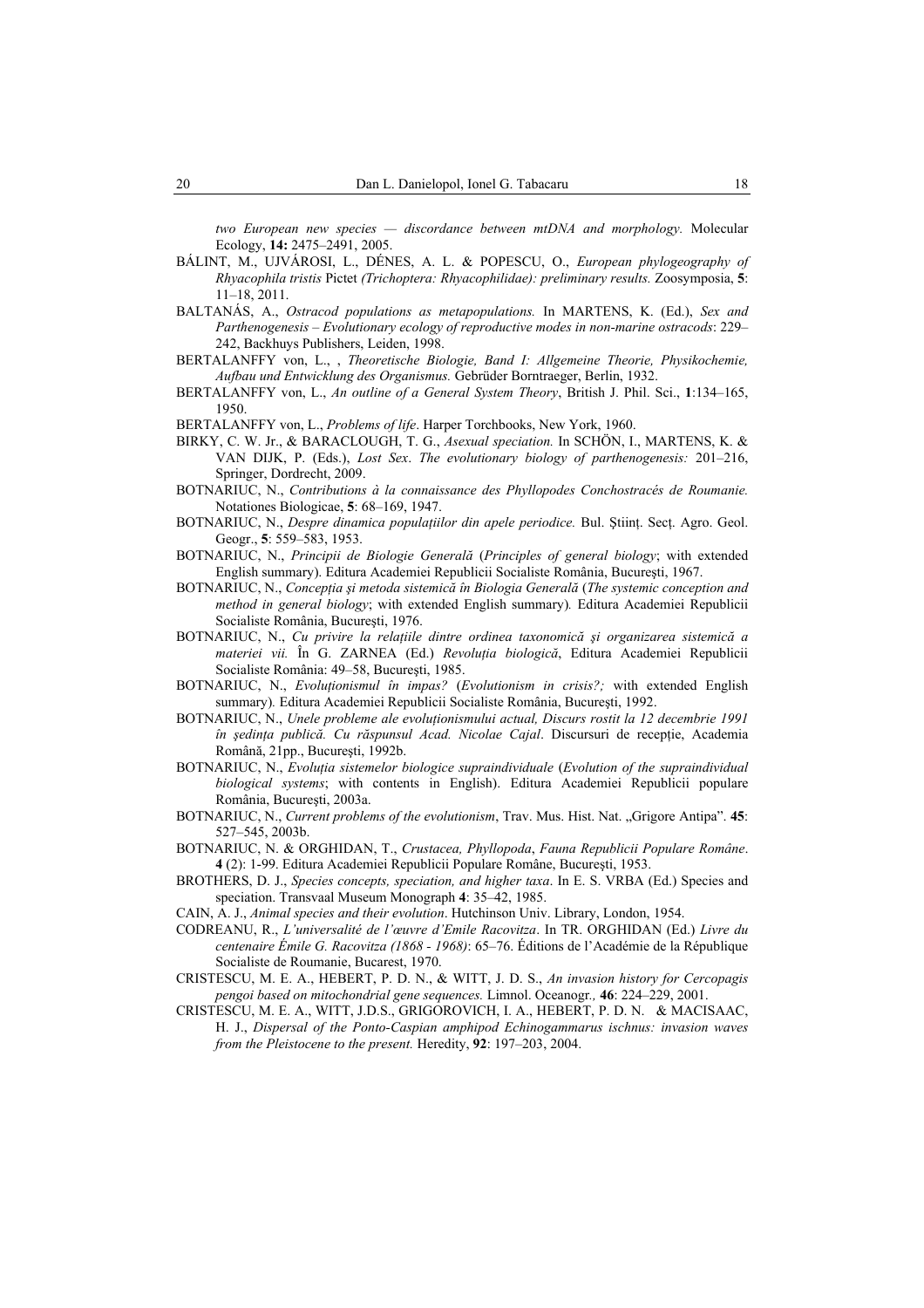- CRISTESCU, M. E., *From barcoding single individuals to metabarcoding biological communities: towards an integrative approach to the study of global biodiversity.* Trends in Ecology & Evolution, **29**: 566–571, 2014.
- CYWINSKA, A. & HEBERT, P. D. N., *Origins of clonal diversity in the hypervariable asexual ostracode Cypridopsis vidua.* J. Evol. Biol., **15**: 134–145, 2002.
- DANIELOPOL, D. L. & CRISTESCU, M., *The contribution of Nicolae Botnariuc to evolutionary biology using systems theory*. Genome (In press), 2015.
- DAYRAT, B., *Towards integrative taxonomy***.** *Biol. J. Linn. Soc.*, **85:** 407–415, 2005.
- DOBZHANSKY, TH., *Genetics and the origin of species* (3rd edition, revised). Columbia U. P., New York, 1951.
- DRACK, M., *Ludwig von Bertalanffy's organismic view on the theory of evolution*. J. Exp. Zool. (Mol. Dev. Evol.), **324**B: 77-90, 2015.

DUPRÉ, J., *In defense of classification*. Stud. Hist. Phil. Biol. & Biomed. Sci., **32**: 203–219, 2001.

DUPRÉ, J. *The constituents of life.* Royal van Gorkum, Assen, 2007.

- DUPRÉ, J. & O'MALLEY, M., *Varieties of living things: life at the intersection of lineage and metabolism*. Philos. Theor. Biol., **1**: 1–8, 2009.
- ELDREDGE, N., *Unfinished synthesis; biological hierarchies and modern evolutionary thought*. Oxford U. P., 1985.
- ELDREDGE, N. & GRENE, M., *Interactions: The Biological Context of Social Systems.* Columbia U. P., New York, 1992.
- ELIADE, M., *Fragmentarium*. Editura Humanitas, Bucureşti, 1994; original version, Editura Vremea, Bucuresti, 1939.
- FLONTA, M., *Cognitio, o introducere critică în problema cunoaşterii*. Editura ALL, Bucureşti,1994.
- GANNETT, L., *Making populations, bounding genes in space and in time*. Philosophy of Sciences, **70**: 989–1001, 2003.
- GEIGER, W., OTERO, M. & ROSSI, V*., Clonal ecological diversity.* In MARTENS, K. (Ed.), *Sex and Parthenogenesis – Evolutionary ecology of reproductive modes in non-marine ostracods*: 243–256, Backhuys Publishers, Leiden, 1998.

GOMBRICH, E. H., *Ideals and idols. Essays on values in history and in art*. Phaidon, Oxford, 1979.

- GOULD S. J., *Crossing over; where art and science meet.* In S. J. Gould & R. W. Purcell, Three River Press, New York, 2000.
- GRIPHITHS, H. I. & HORNE, D. J., *Fossil distribution of reproductive modes in non-marine ostracods.* In MARTENS, K. (Ed.), *Sex and Parthenogenesis – Evolutionary ecology of reproductive modes in non-marine ostracods*: 101–118, Backhuys Publishers, Leiden, 1998.
- HALDANE, J. B. S., *Can a species concept be justified?.* In P. C. BRADLEY (Ed.), *The species concept in palaeontology: A symposium*: 95–96, Systematics Association, London, 1956.
- HEETHOFF, M., LAUMANN, M, WEIGMANN, G. & RASPOTNIG, G., *Integrative taxonomy: Combining morphological, molecular and chemical data for species delineation in the parthenogenetic Trhypochthonius tectorum complex (Acari, Oribatida, Trhypochthoniidae).* Frontiers in Zoology, **8**: 1–8, 2011.
- HENNIG, H., Grundzüge einer Theorie der Phylogenetischen Systematik. Deutscher Zentralverlag, Berlin, 1950.
- HOLTON, G., *The advancement of science and its burdens*, Cambridge U. P., New York, 1986.
- HOLTON, G., *Victory and vexation in science. Einstein, Bohr, Heisenberg and others.* Harvard U. P., Cambridge, MA, 2005.
- HOWARTH, F. G., *Cavernicoles in lava tubes on the island of Hawaii*. Science,, **175**: 325–326, 1972.
- HOWARTH, F. G. & HOCH, H., *Adaptive Shifts*. In W. B. WHITE & D. C. CULVER (Eds.) *Encyclopedia of caves* (2nd Edition): 9-17, Elsevier, Amsterdam, 2012.
- IEPURE, S., NAMIOTKO, T. & DANIELOPOL, D. L., *Evolutionary and taxonomic aspects within the species group Pseudocandona eremita Vejdovský (Ostracoda, Candonidae).* Hydrobiologia, **585**: 159-180, 2007.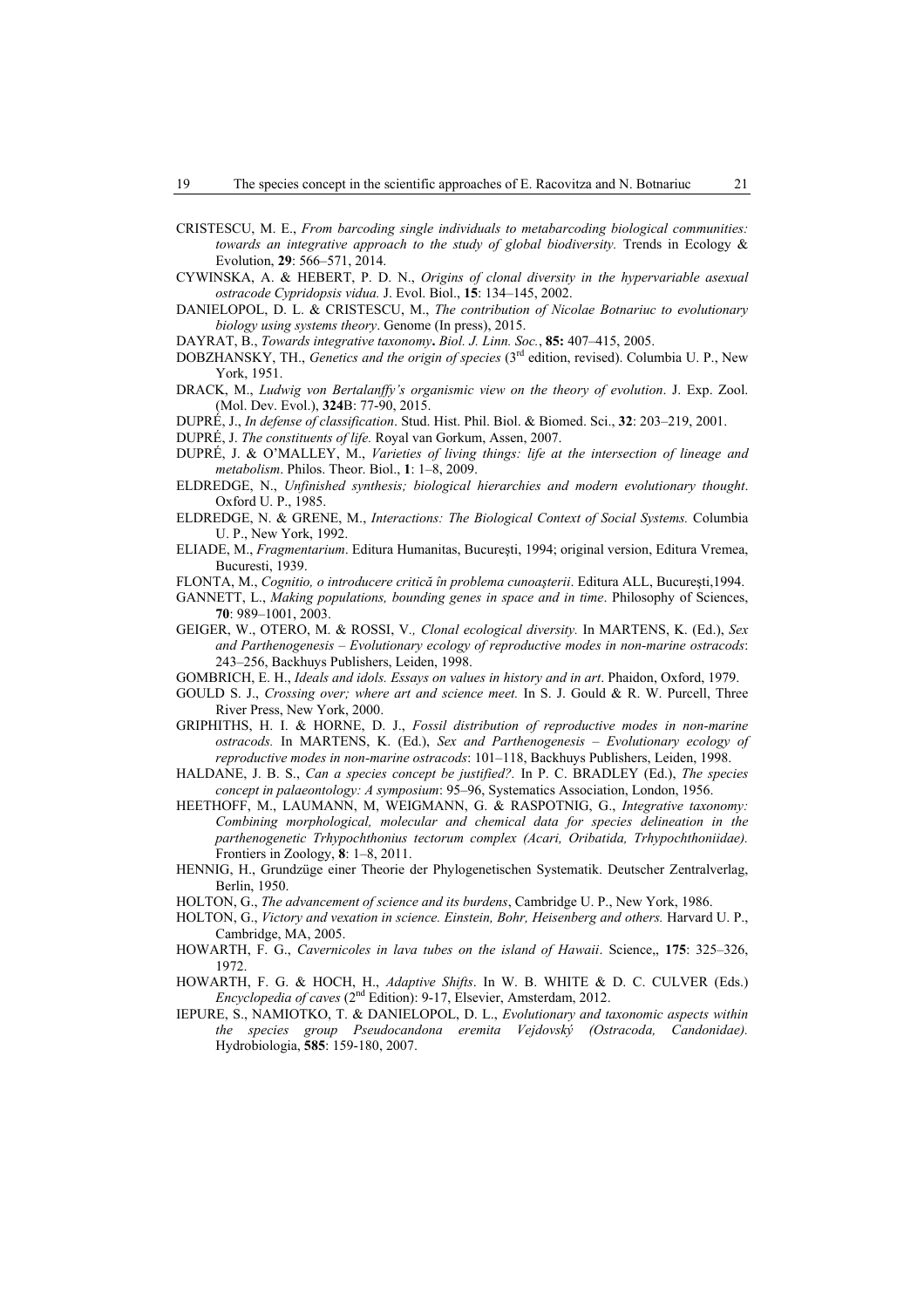IFTIMOVICI, R., *Creaţie românească în biologia universală*. Editura Albatros, Bucureşti, 1977.

- IORDACHE, V., *Conceptul general de evoluţie*. In L. STAICU (Ed.) *Raţionalitate şi evoluţie, explorări filozofice ale complexităţii*: 83–155. Editura Universităţii, Bucureşti, 2009.
- JABLONKA, E. & LAMB, M., *Evolution in four dimensions; genetic, epigenetic, behavioural and symbolic variation in the history of life*. The MIT Press, Cambridge, MA., 2014.
- JEANNEL, R., *Monographie des Trechinae. Morphologie comparée et distribution d'un groupe de Coléoptères*. L'Abeille, Paris, **32**: 221–550; **33**: 1–592; **34**: 59–122; **35**: 1–808, 1926–1930.
- JEANNEL, R., *Curs de Biologie generală (Evoluţia şi ereditatea)*, Editura Universităţii, Cluj, 1930.
- LEWIN, R., *The three species concepts*. Taxon, **30**: 609–613, 1981.
- LEWONTIN, R., *The triple helix; gene, organism and environment*. Harvard U. P., Cambridge, MA., 2000.
- LUCKOW, M., *Species concepts: assumptions, methods, and applications.* Syst. Bot., **20**: 589–605, 1995.
- MALETERRE, Cr., *Comments of Reviewer 3*. In O'MALLEY, M. & KOONIN, E. V., *The tree of life*. Biology Direct, **6**: 17–19, 2011.
- MARTENS, K. (Ed.), *Sex and Parthenogenesis Evolutionary ecology of reproductive modes in non-marine ostracods*. Backhuys Publishers, Leiden, 1998.
- MARTENS, K., LOXDALE*,* H. D., SCHÖN, I., *The elusive clone; in search of its true nature and identity.* In SCHÖN, I., MARTENS, K. & VAN DIJK, P. (Eds.), *Lost Sex*. *The evolutionary biology of parthenogenesis:*187-200, Springer, Dordrecht, 2009.
- MARTIN, P., T., van der HAIDEN, K. DORN, N. J., KAWAI, & SCHOLTZ, G., *The enigmatic Marmorkrebs (marbled crayfish) is the parthenogenetic form of Procambarus fallax (Hagen, 1870).* Contr. Zool., **79**: 107–118, 2010.
- MAYR, E., *Systematics and the origin of species from the view point of a zoologist*. Columbia U. P., New York, 1942.
- MAYR, R., *The ontological status of species: scientific progress and philosophical terminology*. Biology and Philosophy, **2**: 145–166, 1987.
- McSHEA, D. W. & BRANDON, R. N., *Biology's first law. The tendency for diversity and complexity to increase in evolutionary systems*. The Univ. of Chicago Press, Chicago, 2010.
- MEISCH, Cl., *Freshwater Ostracoda of Western and Central Europe*. In J. Schwoerbel & P. Zwick (Eds.), *Süsswasserfauna von Mitteleuropa* **8/3**, Spektrum Akademischer Verlg., Heidelberg, 2000.
- NEGREA, St, & NEGREA, A., *Academicianul Nicolae Botnariuc, nonagenar.* Noema, **7**: 214–225, 2008.
- NITZU, E*., Edaphic and subterranean Coleoptera from the Dobrogea karstic areas (Romania). A zoogeographic approach*. Mitt. hamb. zool. Mus. Inst., **98**: 131–169, Hamburg, 2001.
- O'MALLEY, M. & DUPRÉ, J., *Fundamental issues in system biology*. BioEssays **27**: 1270–1276, 2005.
- ORGHIDAN, TR., *Emile Racovitza créateur de la Biospéologie moderne*. In TR. ORGHIDAN (Ed.) *Livre du centenaire Émile G. Racovitza (1868–1968)*: 105–115. Éditions de l'Académie de la République Socialiste de Roumanie, Bucarest, 1970.
- PIGLIUCCI, M. & MÜLLER, G., *Evolution, the extended synthesis*. The MIT Press, Cambridge, MA., 2010.
- PLEŞU A., *Jurnalul de la Teşcani*. Editura Humanitas, Bucureşti, 2003.
- QUEIROZ de, K., *The general lineage concept of species and the defining properties of the species category*. In R. A. WILSON (Ed.) *Species, new interdisciplinary essays*. Bradford/MIT Press, Cambridge MA., 1999.
- QUEIROZ de, K., *Ernst Mayr and the modern concept of species*. PNAS, **102**, Suppl. **1**: 6600–6607**,**  2005.
- RACOVITZA, E. G., *Essai sur les problèmes biospéologiques*. Arch. Zool. Expérimentale et Générale, 4<sup>e</sup> série, **6**: 371–488 – (Biospéologica, **1**). In MOLDOVAN, O. & RACOVIŢĂ, GH.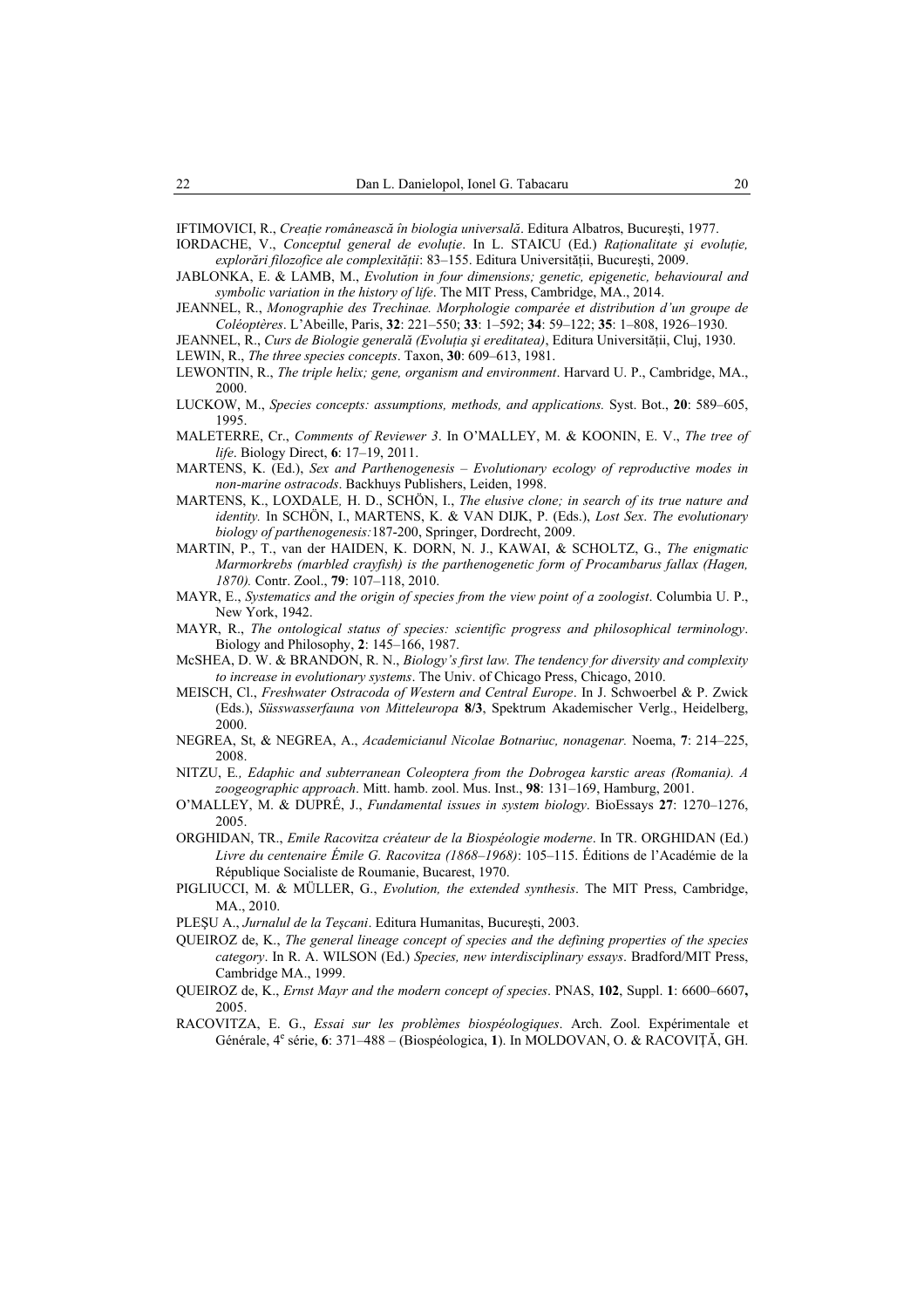(Eds.) *Essay on biospeological problems, French, English, Romanian versions*. Casa Cărţii de Ştiinţă, Cluj-Napoca, 2006.

- RACOVITZA, E. G., *Cirolanides (1-ère série)*. Arch. Zool. Expérimentale et Générale, 5<sup>e</sup> série, 10: 203–329 – (Biospéologica, **27**), 1912.
- RACOVITZA, E. G., *Notes sur les Isopodes*. Arch. Zool. Expérimentale et Générale, **59**: 28–66 (Notes et Revues, **2**), 1920.
- RACOVITZA, E. G., *Notes sur les Isopodes*. Arch. Zool. Expérimentale et Générale, **61**: 75–122 (Notes et Revues, **4**), 1923.
- RACOVITZA, E. G., *L'Institut de Spéologie de Cluj: Biospéologica, Idées directrices, Programme, Etat de la publication*. Trav. Inst. de Spéologie de Cluj, **1:** 1–50, 1926.
- RACOVITZA, R. G., *Avant-propos*. Trav. Inst. de Spéologie de Cluj, **2:** IX–XIII, 1927.
- RACOVITZA, R. G., *Avant-propos*. Trav. Inst. de Spéologie de Cluj, **3:** VII–IX, 1928.
- RACOVITZA E. G., *Avant-propos*. Trav. Inst. de Spéologie de Cluj, **5**: V–XII, 1930.
- RACOVITZA, E. G., *Glose biologice*. In GH. RACOVIŢĂ (Ed.) *Cugetări evoluţioniste*: 141–309, Editura Academiei Române, Bucureşti, 1993.
- ROCA, J. R. & DANIELOPOL, D. L., *Exploration of interstitial habitats by the phytophilous ostracod Cypridopsis vidua (O.F. Müller, experimental evidence*. Annls. Limnol., **27**: 243– 252, 1991.
- ROSSI, V., SCHÖN, I., BUTLIN, R. K. & MENOZZI, P., *Clonal genetic diversity*. MARTENS, K. (Ed.), *Sex and Parthenogenesis – Evolutionary ecology of reproductive modes in non-marine ostracods*: 257–274, Backhuys Publishers, Leiden, 1998.
- ROSSI, V. & MENOZZI, P., *The clonal ecology of Heterocypris incongruens (Crustacea, Ostracoda).* Oikos*,* **57***:* 388–398, 1990.
- ROSSI, V. & MENOZZI, P, *The clonal ecology of Heterocypris incongruens (Ostracoda): lifehistory traits and photoperiod.* Funct. Ecol., **7**: 177–182, 1993.
- ROSSI, V., BENASSI, G., BELLETTI, F. & MENOZZI, P., *Colonization, population dynamics, predatory behaviour and cannibalism in Heterocypris incongruens (Crustacea: Ostracoda).* J. Limnol., **70**: 102–108*,* 2011.
- SBORDONI, V., *Molecular systematics and the multidimensional concept of species.* Biochem. Syst. & Ecol., **21**: 39–42, 1993.
- SCHÖN, I., MARTENS, K. & VAN DIJK, P. (Eds.), *Lost Sex*. *The evolutionary biology of parthenogenesis.* Springer, Dordrecht, 2009.
- SIMPSON, S., *Principles of animal taxonomy*. Columbia U. P., New York, 1961.
- STENGERS, I. & BAILLY, F., *Ordre*. In I. STENGERS (Ed.) *D'une science à l'autre; des concepts nomades*: 219–243, Seuil, Paris, 1987.
- STONE, F. D., HOWARTH, F. G., HOCH, H. & ASCHE, M., *Root communities in lava tubes*. In W. B. WHITE & D. C. CULVER (Eds.) *Encyclopedia of caves* (2nd Edition); 658-664, Elsevier, Amsterdam, 2012.
- TABACARU, I. G. & DANIELOPOL, D. L., *Essai d'analyse critique des principales hypothèses concernant la phylogénie des Malacostracés (Crustacea, Malacostraca).* Trav. Inst. Spéol. «Émile Racovitza», Bucarest, **50**: 87−119, 2011.
- THERRIAULT, T.W., GRIGOROVICH, I. A., CRISTESCU, M. E., KETELAARS, H. A. M., VILJANEN, M., HEATH, D. D. & MACISAAC, H. J., *Taxonomic resolution of the genus Bythotrephes Leydig using molecular markers and re-evaluation of its global distribution*. Diversity and Distributions, **8**: 67–84, 2002.
- VAN VALEN, L., *Ecological species, multispecies, and oaks*. Taxon, **25**, 233–239, 1976.
- VANDEL, A., *Étude des Isopodes terrestres récoltés au Vénézuela par le Dr. G. MARCUZZI*. Memorie Mus. civ. Stor. nat. Verona **3**: 59–203, 1952.
- WEBSTER, *Webster's New World Dictionary of the American Language*. William Collins & World Publishing Co., Cleveland, 1976.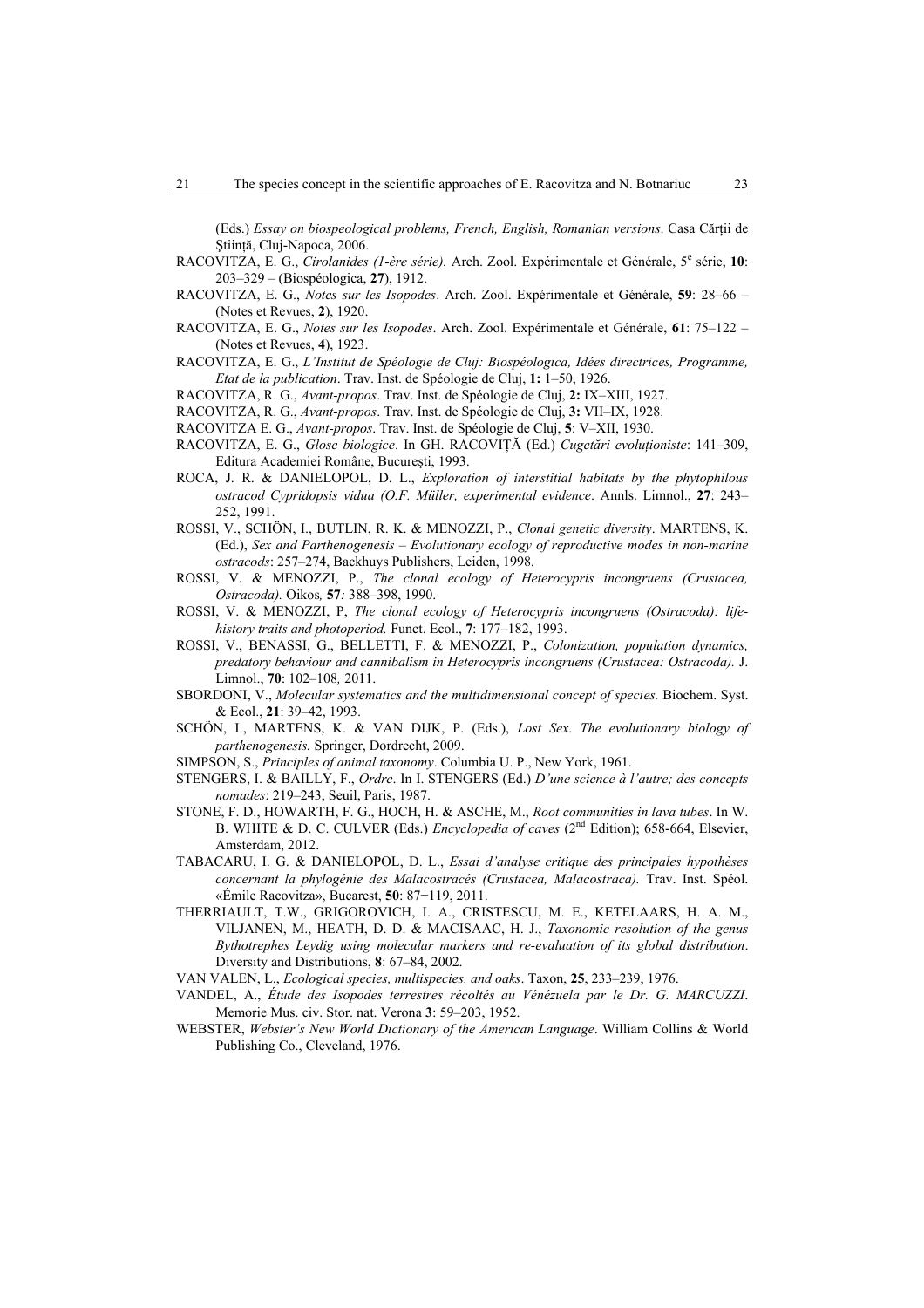- WESSEL, A., HOCH, H., ASCHE, M., von RINTELEN, TH., STELBRINK, B. & HECK V., *Founder effects initiated rapid species radiation in Hawaiian cave planthoppers*. PNAS, **110**: 9391–-9396, 2013.
- WILEY, E. O., *Phylogenetics, the theory and practice of phylogenetic systematics*. J. Wiley & Sons, New York, 1981.
- WILKINS, J., *The dimensions, modes and definitions of species and speciation*. Biology and Philosophy, **22**: 247–266, 2007.
- WILKINS, J., *Species, a history of the idea*. Univ. of California Press, Berkley, Ca, 2009.
- YIN, Y., GEIGER, W. & MARTENS, K., *Effect of genotype and environment on phenotypic variability in Limnocythere inopinata*. Hydrobiologia, **400**: 85–114, 1999.
- YODER, A. D., OLSON, L. E., HECKMAN, K. L., RASOLOARISON, R., RUSSELL, A. L., RANIVO, J., SOARIMALA, V., KARANTH, K. P., RASELIMANA, A. P. & GOODMAN, S. M., *A multidimensional approach for detecting species patterns in Malagasy vertebrates*. PNAS, **101**, Suppl. **1**: 6587–6594, 2005.
- ZAVADSKI, K. M., *Teoria speciei* (Romanian translation of the Russian 1961 edition). Editura Ştiinţifică, Bucureşti, 1963.

*Karl-Franzens Universität*,  *Institute of Earth Sciences (Geology & Palaeontology) Heinrichstrasse 26 A-8010 Graz, Austria.* 

*E-mail:* dan.danielopol@uni-graz.at

*Emil Racovitza" Institute of Speology of the Romanian Academy, Calea 13 Septembrie Nr. 13, Sect. 5 Ro-050711, Bucharest, Romania. E-mail:* igtabacaru@yahoo.com.ro

#### **ANNEX –Excerpts from selected publications**

 $S1 - A$ . PLESU (2003), p. 99: I would like to know their names (Our note: PLEŞU refers to names of trees in a wood) and there is not the first time when I regret my poor botanical knowledge. Not because without a name, I cannot identify and catalogue them. But in some way I cannot understand and I cannot enjoy what I am seeing. One cannot establish a dialogue with an unnamed object! (translation from Romanian, by D. L. D.).

 $S2 - S$ . J. Gould (2000), p. 105: ...taxonomy should be viewed as one of the most fundamental, and most noble of scientific pursuits – for what can be more basic than parsing of nature's rich and confusing complexity? Our categories, moreover, record our mode of thought, and taxonomy therefore teaches us as much about our mental functioning as about nature's variety.

S3 – E.G. RACOVITZA (1912), S3a – p. 204: Le but principal des études taxonomiques, le seul qui m'intéresse d'ailleurs, c'est, d'après moi, la classification naturelle des animaux, c'est-à-dire une classification qui reflète aussi exactement que possible la parenté réelle des diverses lignées animales. Comprise de cette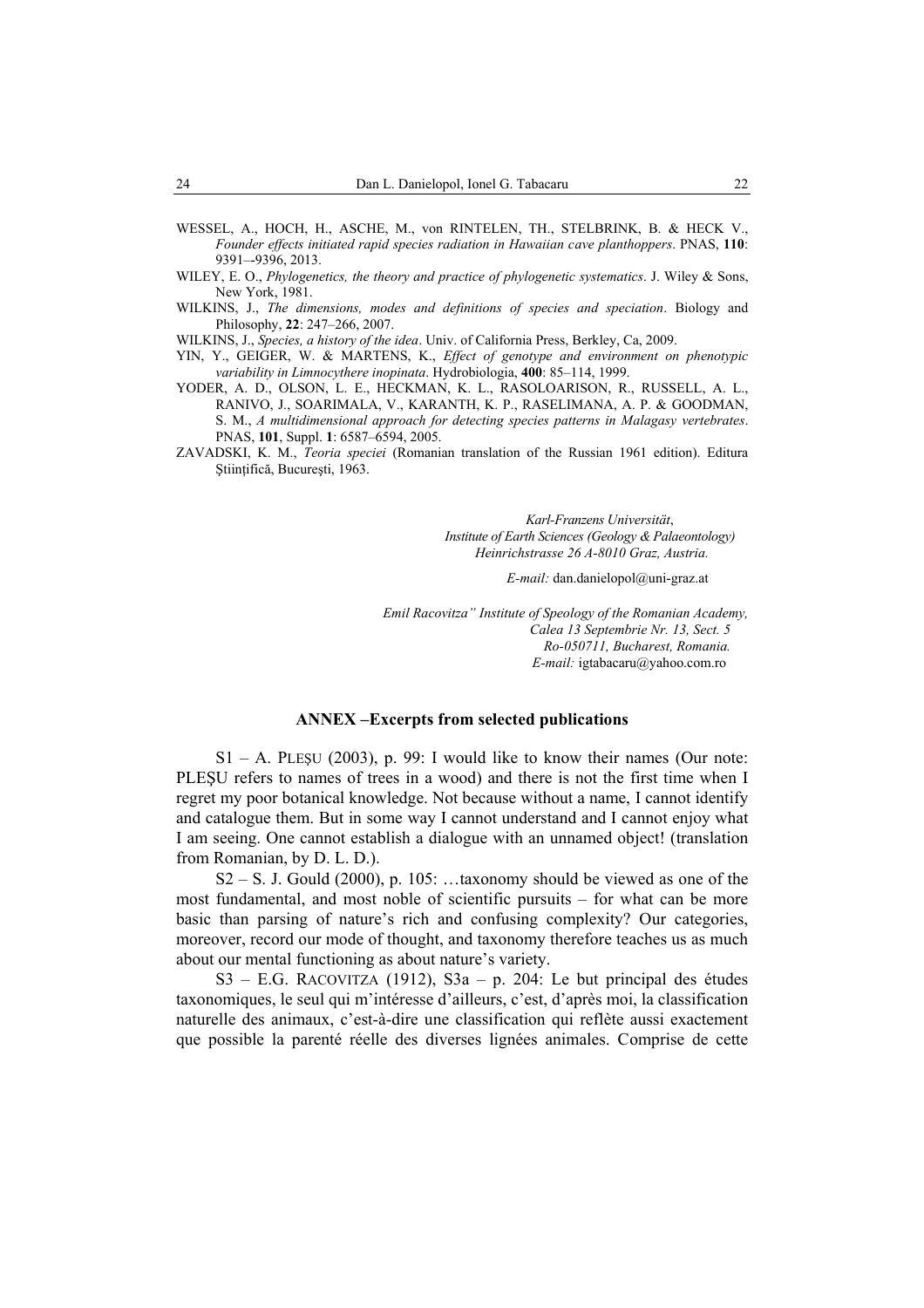manière, la taxonomie devient une des branches de la biologie générale, car elle fournit le matériel pour l'étude des lois et modalités de l'évolution.

S3b – p. 206: Le devoir des taxonomistes est donc tout tracé s'ils veulent prendre part à ce renouveau, s'ils veulent signifier quelque chose dans l'œuvre immense qui se prépare. Ils doivent avant tout établir la filiation exacte des formes qu'ils étudient. Distinguer les espèces ne suffit plus; il faut retrouver les lignées homogènes et reconstituer leur histoire géologique.

S3c – p. 207–208: Fixer par des diagnoses les limites des espèces, grouper ensuite les espèces par lignées, et distribuer ces lignées en catégories hiérarchisées suivant la distances historique qui les sépare du tronc commun, c'est la tâche primordiale que doit se proposer le taxonomiste moderne. Le point de départ est donc l'espèce, l'unité taxonomique par excellence. Je tiens à exposer ici, très sommairement, ce qu'il me semble qu'on doit entendre par ce vocable.

S3d – p. 208: Pour qu'il y ait subdivision des lignées, donc spéciation, un isolement quelconque est indispensable mais suffisant. La différenciation morphologique est une suite fatale de l'isolement. Une colonie qui s'isole, qui évoluera derechef indépendamment des autres, c'est un facteur nouveau qui s'introduit dans l'histoire du globe. Ces prémisses une fois admises, la conclusion sera que la définition de l'espèce en tant qu'unité taxonomique ne pourra être autre que «Une colonie isolée de consanguins».

S4 – E. G. RACOVITZA (1923), p. 83: Dès le début de mes études j'ai conçu la zoologie comme une science historique, ce qui m'a singulièrement facilité la compréhension des morphologies animales. Il ne suffit pas de trouver l'origine et l'explication d'une structure; il faut, pour en tirer le maximum de bénéfice scientifique, l'étudier comparativement dans les diverses lignées homogènes et cela ne peut se faire avec les matériaux actuellement publiés.

S5 – E.G. RACOVITZA (1926), S5a – p. 48: Concevoir l'espèce comme un «phénomène purement actuel» est certainement une grave erreur. L'espèce doit être considérée comme une entité aussi bien morphologique, qu'historique et géographique. La taxonomie ne peut être autre chose que de la phylogénie appliquée. La définition d'une espèce doit contenir la synthèse de ses caractères morphologiques, de sa distribution géographique et de sa généalogie; il est impossible autrement de situer correctement cette entité biologique dans le système, et de s'en servir, sans inévitables erreurs pour les études spéciales ou les généralisations.

S5b – p. 49: Nous avons vu que, pour une définition complète de l'espèce, les données phylogéniques sont indispensables. Que l'on reconstitue l'histoire d'une espèce à l'aide de fossiles ou, en leur absence, à l'aide de la morphologie et de la morphogénie comparées, le résultat est le même: on dépasse la notion de discontinuité spécifique plus ou moins rigoureuse actuelle pour aboutir à la notion de continuité dans le temps; invinciblement, les délimitations spécifiques s'estompent et une entité plus compréhensive s'impose avec force: la lignée. Il me